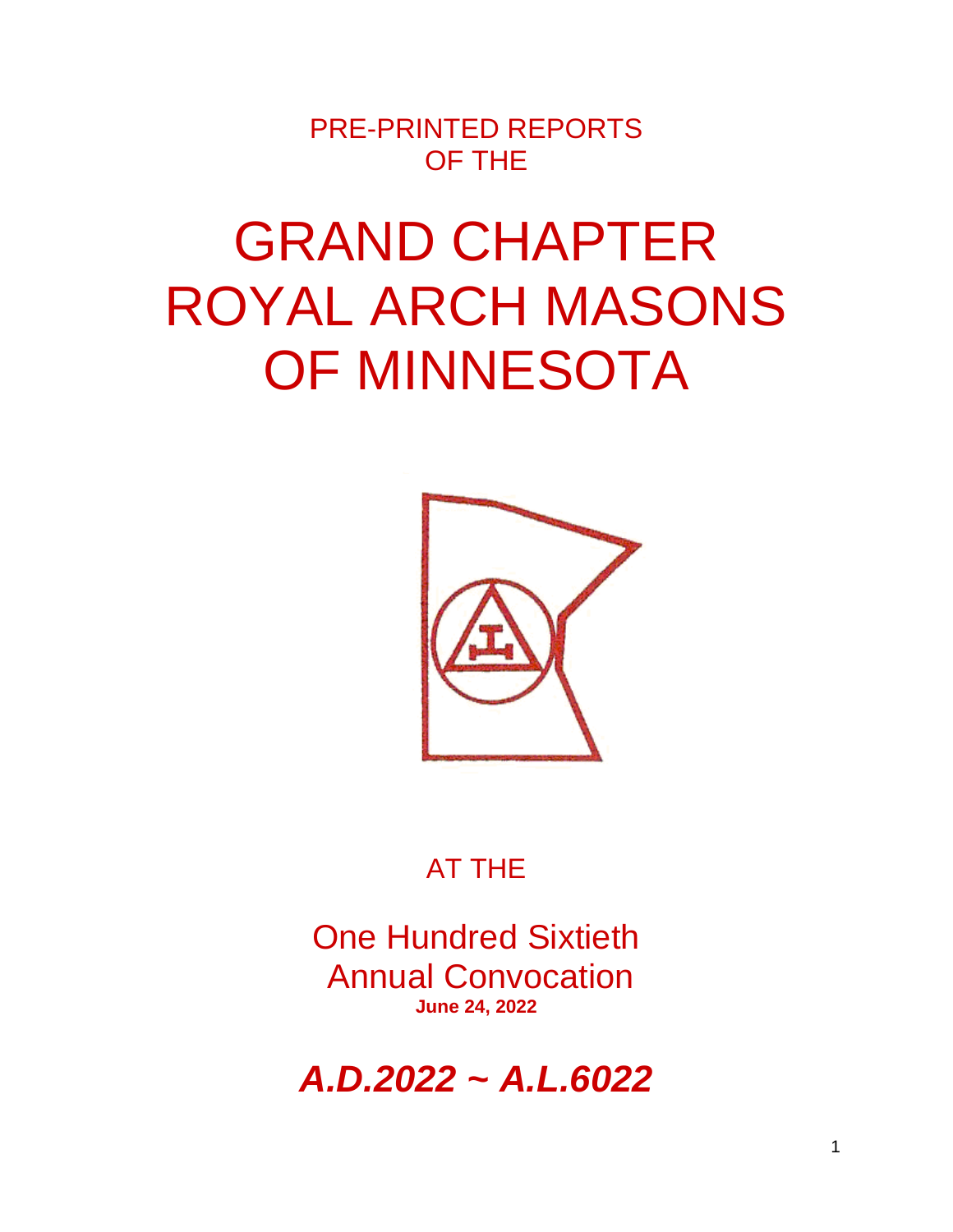

R. Sean Gardener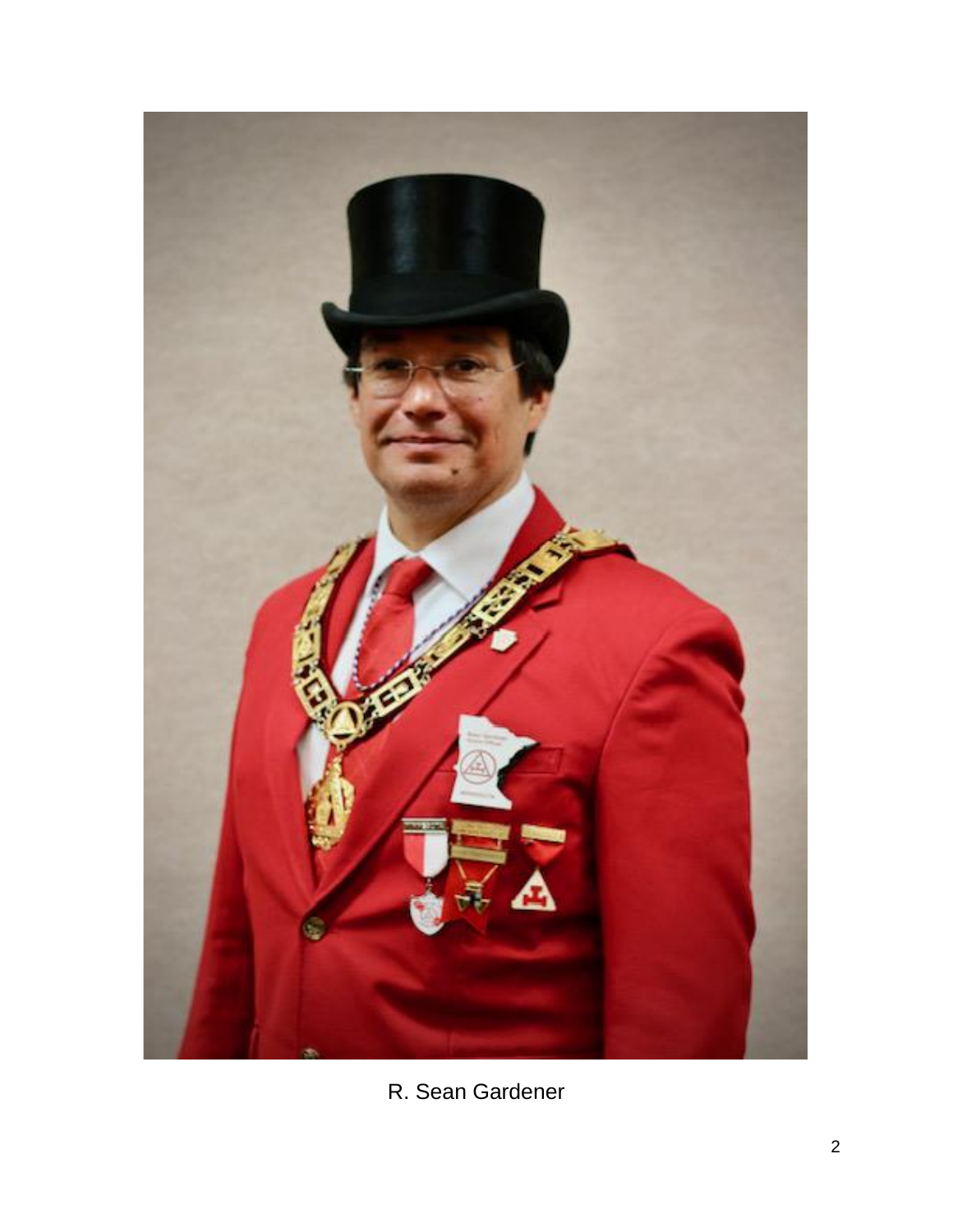#### **Roberto Sean Gardiner**

Dakota Lodge No. 7., Hastings, MN

- Past Master (2011)
- Hiram Award (2012)

Ancient Landmark Lodge No. 5, St. Paul, MN

Grand Pursuivant of the Grand Lodge of Minnesota (2020)

Quator Coronati Correspondence Circle

St. Paul Valley, St. Paul, MN, Ancient and Accepted Scottish Rite

- St. Paul Valley Fellow (2010 2012)
- Knight Commander of the Court of Honour (2013)
- Past Excellent Master of Knights of St. Andrew (2011 2012)
- Past Wise Master of the Chapter Rose Croix (2019 2021)

Minnesota Chapter No. 1, R.A.M., St. Paul, MN

• Past High Priest (2013)

Vermillion Chapter No. 2, R.A.M., Hastings, MN

• Past High Priest (2009 – 2012)

Grand Chapter Royal Arch Masons of Minnesota

- Grand High Priest (2021-2022)
- Knight of the Royal Arch (2013)

General Grand Chapter Royal Arch Masons International

- Technology Committee Lead (2020)
- Triennial Committee (2020)

St. Paul Council No. 1, Cryptic Masons, St. Paul, MN

• Past Illustrious Master (2013)

Grand Council Cryptic Masons of Minnesota

- Grand Principal Conductor of the Work (2021-2022)
- Ish Sodi (2016)
- Cryptic Mason of the Year (2016)

General Grand Council Cryptic Masons International

- Assistant General Grand Recorder (2021-2023)
- Order of the Secret Vault, GGCCMI (2021)

Damascus Commandery No. 1, Knights Templar, St. Paul, MN

- Past Commander (2014 2015)
- Meritorious Service Award (2010)

Grand Commandery of Knights Templar of Minnesota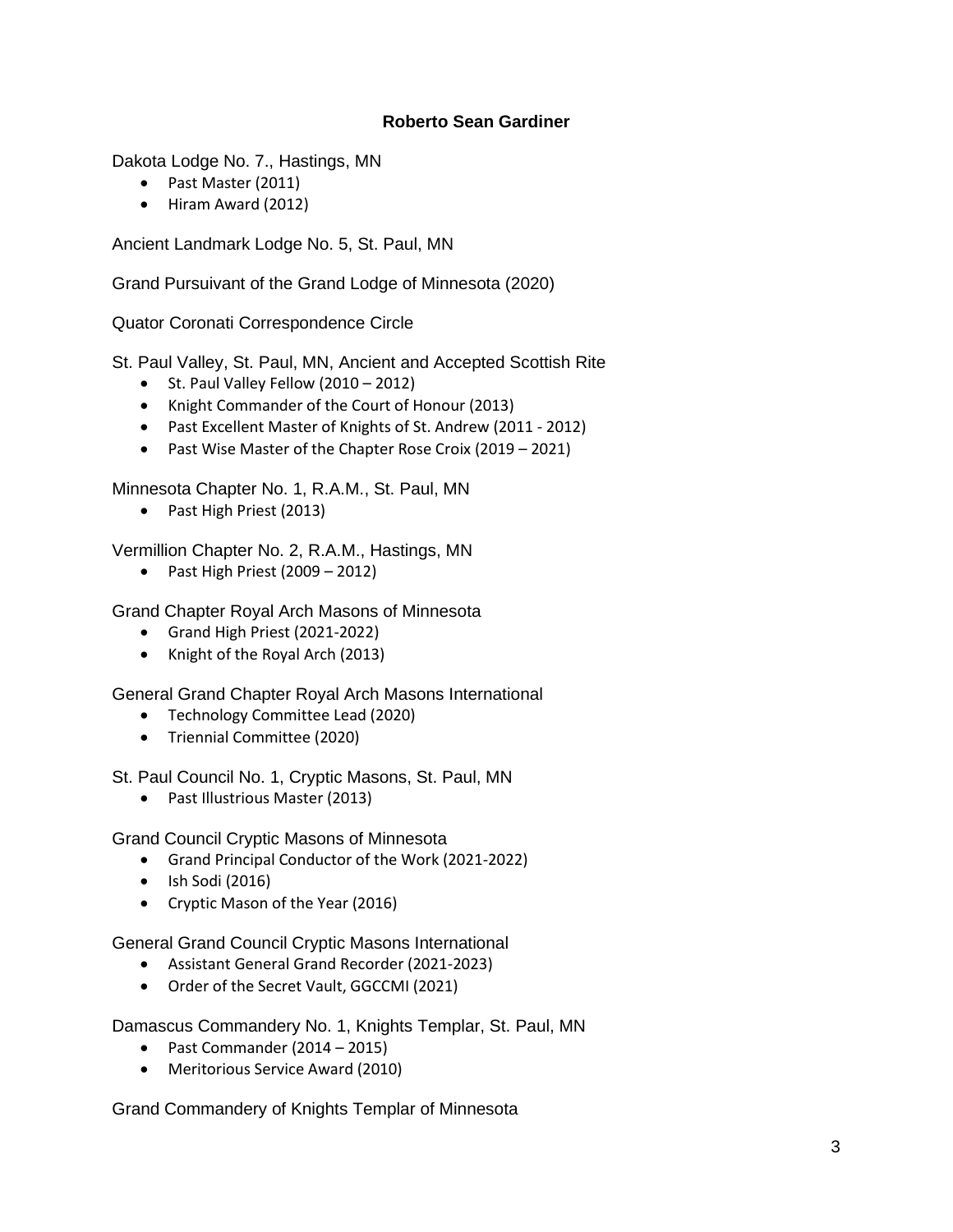- Past Grand Commander (2020-2021)
- Knight Commander of the Temple (2018)

Grand College of Rites

Minnesota Council No. 34, Knight Masons, MN

Minnesota York Rite College No. 39, YRSC, MN

North Star MN College, MSRICF, MN

Johnny E. Nelson Council No. 252, AMD, MN

- Past Puissant Sovereign (2018 2019)
- Knight Commander, Red Branch of Eri
- Royal Order of the Scarlet Cord IV Grade

Royal Order of Scotland

Minnesota Council No. 79, Universal Craftsmen Council of Engineers, MN

- Past Worthy Chief (2017)
- Chairman of Jurisprudence UCC of E International

Noble Stone Court No. 104, Order of Athelstan

• Worshipful Master elect (2022 - 2023)

St. Olaf Conclave, Red Cross of Constantine

City of Justice Tabernacle LXVII, Holy Royal Arch Knight Templar Priests

Minnesota Priory No. 24, Knights of the York Cross of Honour

• Knight of the York Grand Cross of Honour

The Grand Council of the Order of High Priesthood for MN

• Past Most Excellent President (2017 – 2018)

Minnesota Council of Thrice Illustrious Masters

• Past Thrice Illustrious Master (2019 – 2020)

Knight Crusader of the Temple, MN

Past Commanders Association, MN

Minnesota Preceptory No. 16, Yeomen of York

Holy Grail Conclave No. 27, Masonic Order of Pilgrim Preceptors

Trinity Chapel No. 2, Commemorative Order of St. Thomas of Acon

Sovereign Order of Knights Preceptor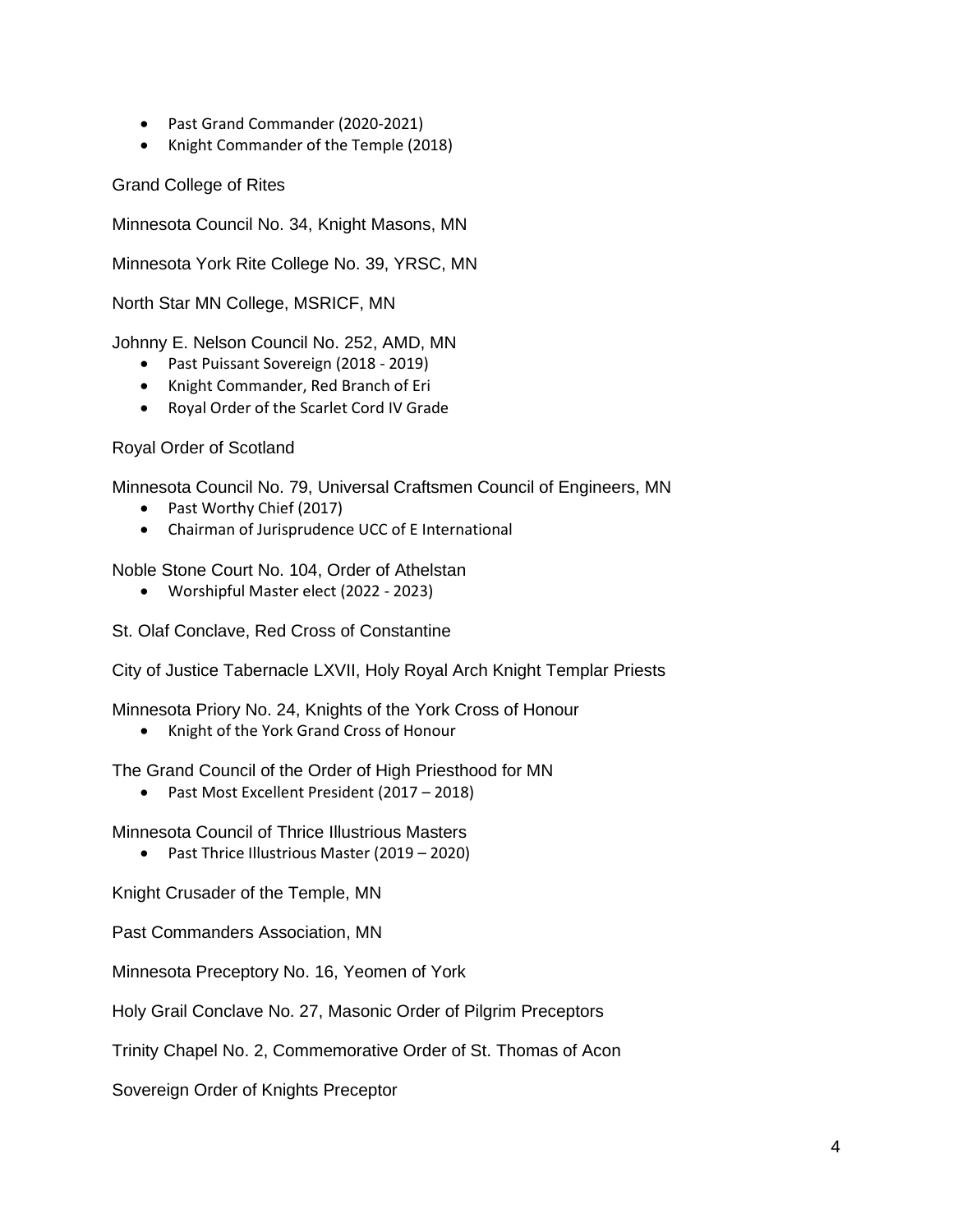Osman Shrine, St. Paul, MN

• Past Potentate (2021)

Texoticatl Teocalli No. 1886, St. Paul, MN, Order of Quetzalcoatl

- Past Camaxtli (2018)
- Order of Knights, Eagles, and Tigers (2015)

Central Il Forrest No. 208, Tall Cedars of Lebanon

Crusader Chapter, St. Paul, MN, Demolay

• Chapter Advisor (2008 - 2009)

#### **REPORT OF THE NOMINATING COMMITTEE**

#### **To: The Most Excellent Grand High Priest, Grand Officers, and Companions of the Grand Chapter of Royal Arch Masons of Minnesota.**

The nominating committee has put the following names before the Companions of this grand jurisdiction. Each has promised to the best of his ability to perform the duties pertaining to the office to which he is to be elected.

The following have accepted those responsibilities:

Grand High Priest Alan Mackenzie Grand King David J. Dumonceaux Grand Scribe Michael Hilgert Grand Treas./Sec. Gary A. Odegard, PGHP Grand Captain of the Host Ed Morse Grand Trustee – 3-year term L. Greg Schultz, PGHP

Respectfully Submitted, Hugh Swift, Jr.; PGHP Lowell "Greg" Schultz; PGHP Alan Mackenzie; Grand King

5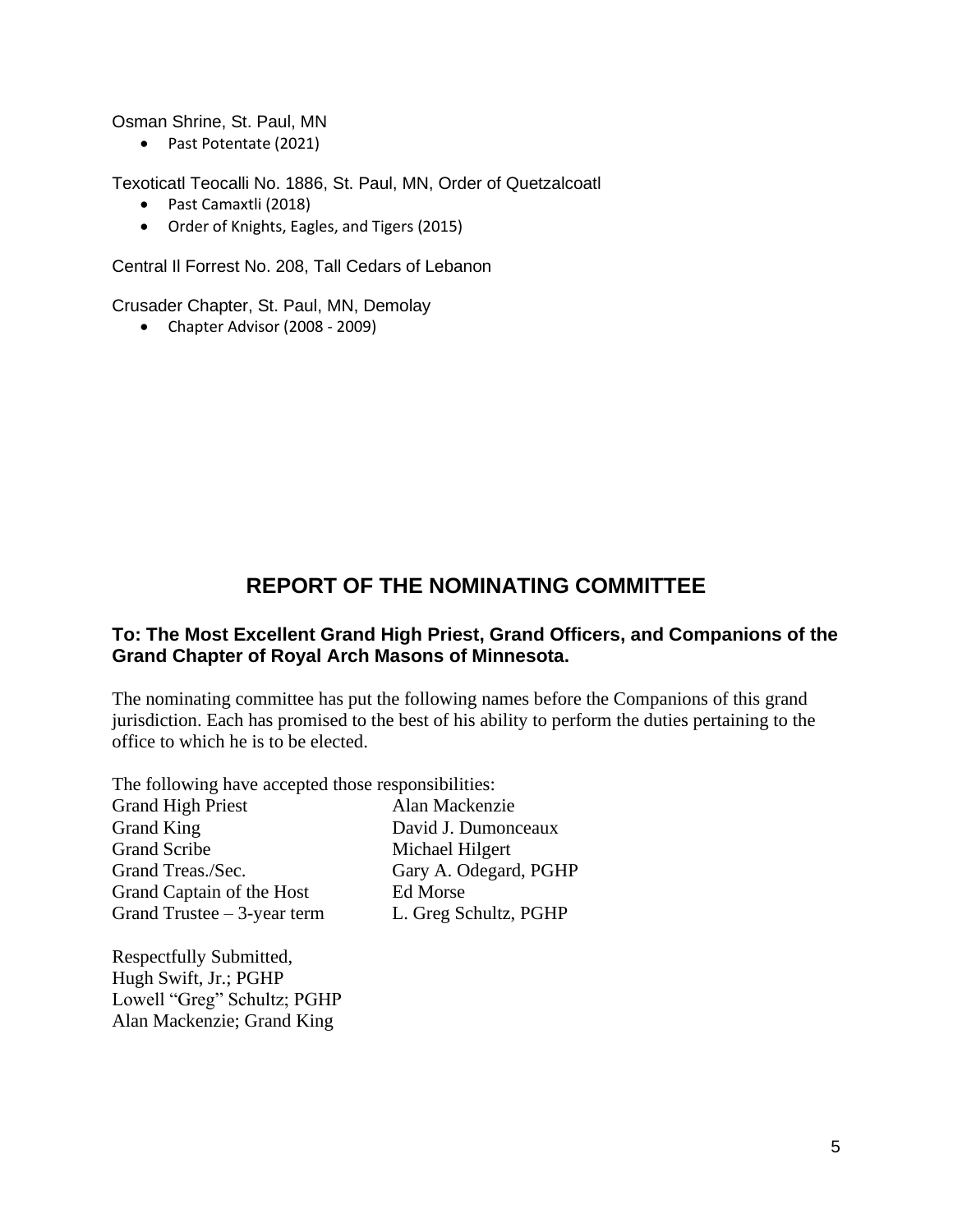#### **REPORT OF THE GRAND HIGH PRIEST**

#### **To: The Grand Officers, and Companions of the Grand Chapter of Royal Arch Masons of Minnesota.**

Greetings Companions. It has been my greatest honor in traveling throughout Minnesota visiting our Chapters and Companions. This year of revival has been a welcomed reprieve from the vexations and consternations of the past. To quote Walt Disney, "We keep moving forward, opening new doors and doing new things, because we're curious…and curiosity keeps leading us down new paths." We have been moving forward, giving it our all, and enjoying the journey.

The strength of our Chapters is built on the foundation left by our predecessors and the conviction of our companions. Our predecessors built up our craft, building and growing Royal Arch Masonry to span the furthest corners of the state. Our companions exhibited incredible strength in adapting to the rapidly changing times. "Change is vital, improvement the logical form of change.", J.C. Penney. Our companions stepped up into new ways to meet, fundraise, and enjoy each other's fellowship. The companions continue to pull our newest lessons into how we manage the craft. Lessons that taught us patience and perseverance. Lessons that taught us improved inclusion and fellowship. "Inspiration is needed in geometry, just as in poetry", Brother Alexander Pushkin. Minnesota Chapter No. 1 was already nationally recognized for the Retreat they hosted annually. Other Masonic Bodies, outside the Royal Arch, are emulating the model set forth and incorporating similar retreats for their members.

It hasn't only been the longstanding Chapters rising to the occasion, but our newest chapters have led in new ways to fundraise and grow our membership. Shekinah Chapter has a history of innovative and successful fundraising, starting with their Renaissance Fest efforts and continuing with their recent meatloaf dinner.

None of these activities would have been possible but for our combined strength. Brother J. C. Penney has said, "Growth is never by mere chance; it is the result of forces working together." And "The best teamwork comes from men who are working independently toward on goal in unison". Both of these quotes showcase the importance of all of us working together to achieve our goals in our Chapters. Our companions have not only bonded together for their own Chapter but have continuously ventured out to support other Chapters. This is usually in the form of ritual assistance but has also been shown by supporting each other's fundraisers.

As I look to the future, I am reminded of the motto of a friend. REPGC Patrick Sullivan taught me the value of "TEMPLE". To Teach and Educate our members, Master and Perform our ritual, Lead and Excel the York Rite into tomorrow.

There are many ways we can Teach and Educate. We should present education at our Chapters. The most common request from our companions is for more light. Let us share of our knowledge and partake in the knowledge of others in presentations at our Chapters. Let us teach and educate our Companions, so that they can help others build their Masonic edifice. We can all share our knowledge when visiting our neighboring Lodges and presenting on the benefits of Royal Arch Masonry.

The Royal Arch degree is one of the oldest degrees in all of Masonry. What better way of honoring that heritage than by Mastering our ritual. Let us give our new companions the experience they crave and deserve by Performing it with a high level of proficiency. I understand the prolonged level of commitment this will take, but it begins with the first step, the desire to try. Masonry didn't become what it is in a single day, nor have any of us, it has been years of work. Let us take up this work and Master our ritual. "No man can climb the ladder of success without first placing his foot on the bottom rung.", Brother J.C. Penney.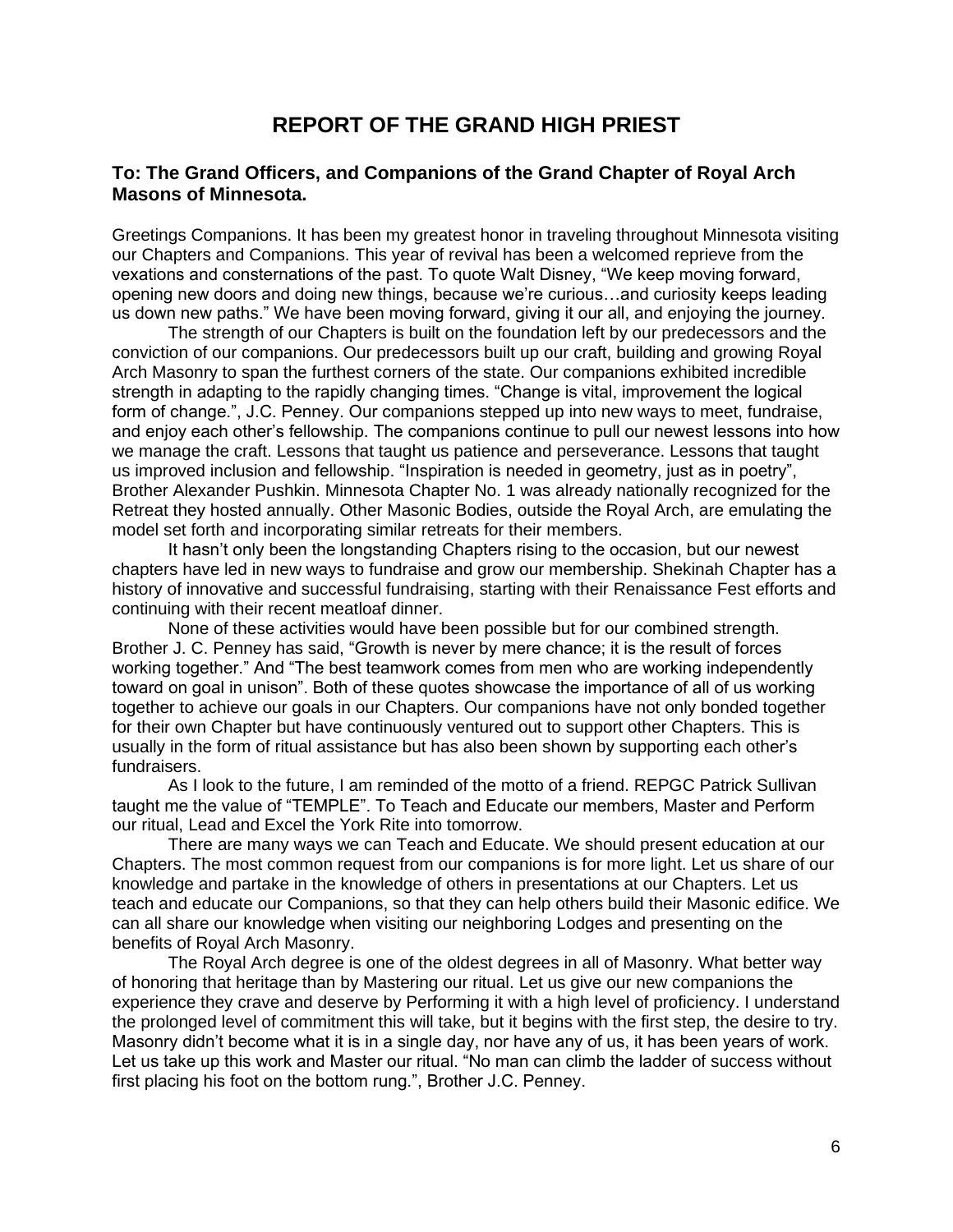"Progress occurs when courageous, skillful leaders seize the opportunity to change things for the better.", Brother Harry S. Truman. We can Lead and Excel in many ways and by many methods. One method your Grand Chapter Officers have taken is to make improvements in our Constitution to ease the burden of running a Chapter. There were several improvements made over the last several years, but the officers are not resting, there will be resolutions made in the future to continue improving our methods of operating.

The Grand King and Grand Royal Arch Captain have also worked diligently to dissolve King Solomon Chapter. This dissolution will move companions from King Solomon to other active Chapters around the state. Giving all companions an opportunity to participate in a fully functioning Chapter. This does not prevent those Chapters that had folded into King Solomon from being reestablished by Companions in the future. Our constitution allows for the rechartering of Chapters that fulfill all the requirements and qualifications. This is exhibited in the opportunity to reissue two Charters this Grand Convocation. Both Vermillion Chapter and Shekinah Chapter have met all the constitutional requirements and prerequisites to request their reissued Charters. I strongly encourage our Companions to honor their tireless hard work by granting their requests at this Grand Session.

We can also excel by partnering with the St Paul Valley of the Scottish Rite for Rite Night this fall. Expressing the value of continuing the Masonic Journey and the fellowship that exists between us all. It is planned to be an evening of education on all of Masonry and its value to us all.

"I violate no secret when I say that one of the greatest values in Masonry is that it affords an opportunity for men of all walks of life to meet on common ground where all men are equal and have one common interest." Brother Theodore Roosevelt. During my visitations, I have been inspired by the various Traveling Trophies given by the Lodges. The trophies range from gavels to banners. The trophies are won by attending during a degree, or by having your candidates prove up in the other Lodge. They are also won by furthest distance traveled or most brothers attending. Chapters could devise their own Traveling Trophies to encourage visitations, both to other Chapters and to your own. "I could never resist the call of the trail", Brother Buffalo Bill Cody.

Please accept my sincere thanks for all the courtesies and gracious hospitality shown to the office I held during my visits. All the Companions that have and are serving in your Chapter and Grand Chapter, are doing so out of a love for our craft. Your continued support encourages them and others to make this great sacrifice with renewed energy and vigor. I think back on the leaders when I first became a Royal Arch Mason. Their dedication, patience, and guidance filled my journey with light and brotherly love. I often took the lessons I learned in Chapter back to my Lodge. We dedicated ourselves to learning and performing the ritual at a high level. We reveled in our fellowship with the same passion and fervor. Our Post Meeting Symposiums were evenings of legend. Many Excellent Companions; taught, guided, and continue to support me in my journey. I thank them all for the investment in my development and growth. As you reflect on those that inspired your journey, remember their sacrifice. Please continue encouraging and supporting your fellow companions. "The real secrets of Masonry are never told, not even from mouth to ear. For the real secret of Masonry is spoken to your heart and from it to the heart of your brother. Never the language made for tongue may speak it, it is uttered only in the eye in those manifestations of that love which a man has for his friend, which passeth all other loves." Brother William Howard Taft.

As the Tyler so eloquently shared with us, "Happy to meet, sorry to part, happy to meet again". Until we meet again.

Respectfully Submitted Companion Sean Gardiner Grand High Priest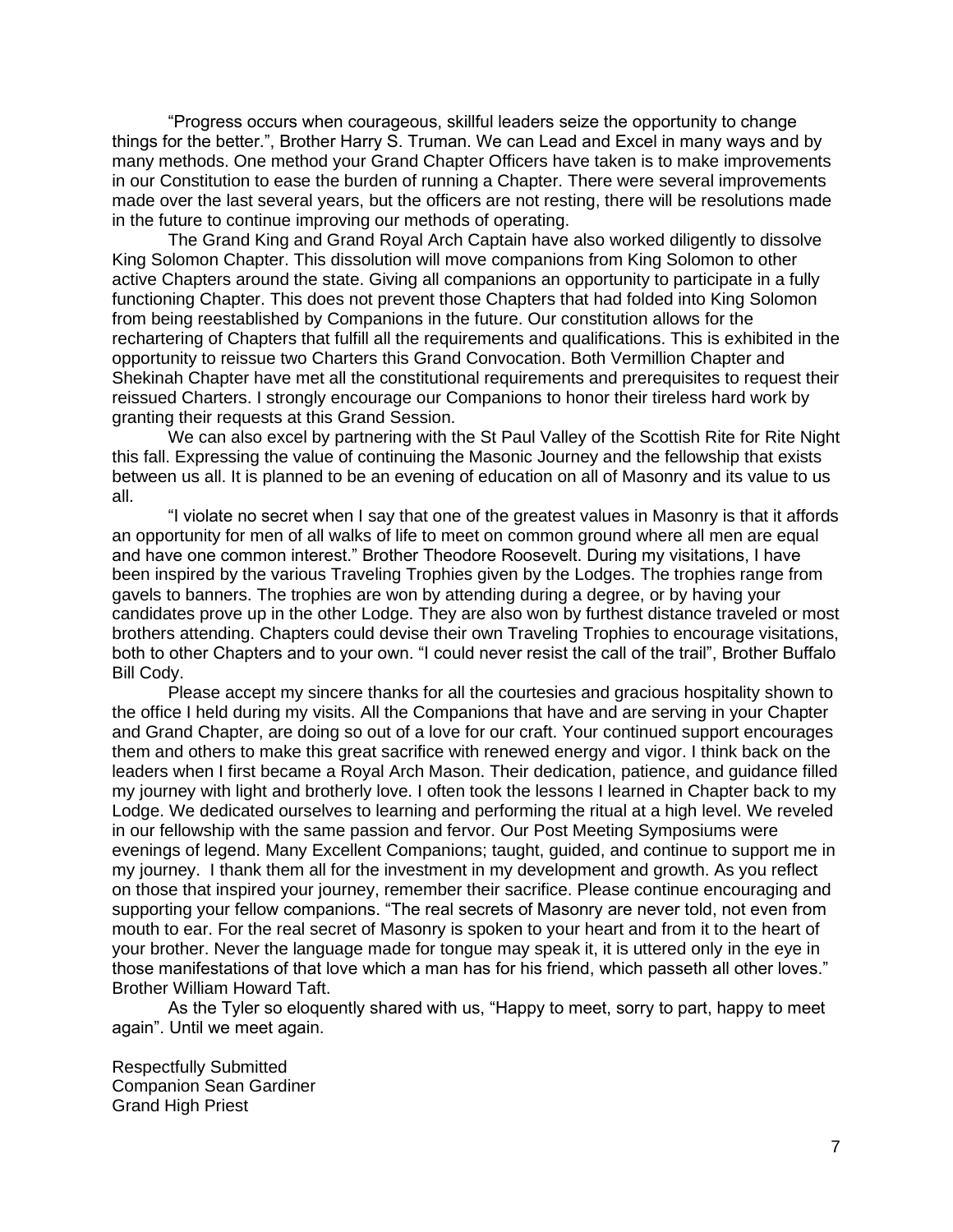## **REPORT OF THE GRAND TREASURER**

TO: The Most Excellent Grand High Priest, Officers and Members of the Grand Chapter of Royal Arch Masons of Minnesota.

The Profit and Loss Statement for the fiscal year ending May 31, 2022, is attached. You will notice that we had a net operating loss of \$718.00. This was primarily due to overestimating the Per Capita and not receiving reports or income from 4 Chapters.

The Trustees allocated Life Membership earnings of \$14,671.69 for 2021 which is up from the previous year. The distribution process to the Chapters was modified three years ago. In the past, the Chapters had to pay per capita on all members. Later they would receive the per capita for the life members from the earnings distribution. This placed a financial burden on some Chapters. Now the Chapters only pay per capita on regular members. The per capita for life members is deducted from the life member earnings before the distribution to the Chapters. This process is appreciated by the Chapters. The Grand Chapter is authorized to take 5% of the earnings for administrative costs of the Life Membership Program. That amounts to \$733.58 this year. We did not take that fee but left it to be distributed to the Chapters. This fee would have balanced the budget. The earnings are allocated to the Chapters based on the amount of funds they have in the program. If there is not enough allocated to the Chapter to cover the Life Member per capita, the Chapter is not penalized and the Grand Chapter does not receive the full amount of Life Member per capita. See the attached charts for the allocation and distribution of these funds.

See the Finance Committee Report for the proposed budget for the 2022-23 fiscal year.

The financial statements and documents were reviewed on June 7, 2022, and found to be in good order. See attached report.

I thank the Companions for the trust they have bestowed on me. I hope to continue refining the processes and to providing a service to the Chapters.

Respectfully submitted, Gary A. Odegard, PGHP Grand Treasurer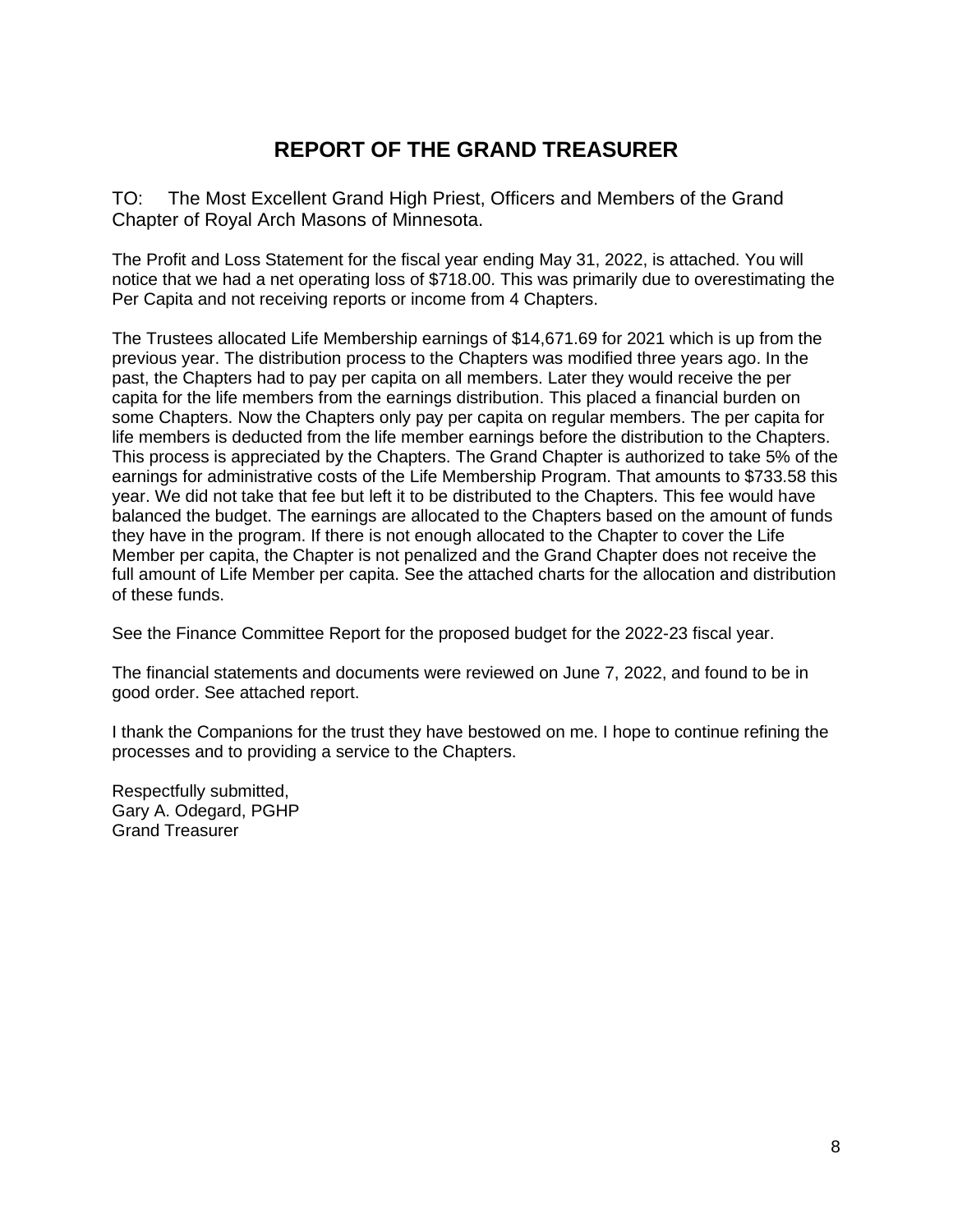#### June 2021 through May 2022 Profit & Loss

|                                | Jun '21 - May<br>22 |
|--------------------------------|---------------------|
| <b>Ordinary Income/Expense</b> |                     |
| <b>Income</b>                  |                     |
| <b>INVESTMENT INCOME</b>       |                     |
| <b>CHARITY FUND</b>            | 1,011.84            |
| <b>INVESTMENT FUND</b>         | 4,000.00            |
| <b>LIFE MEMBERSHIP FUND</b>    | 14,671.69           |
| <b>Total INVESTMENT INCOME</b> | 19,683.53           |
| <b>OPERATIONS INCOME</b>       |                     |
| <b>ANNUAL PER CAPITA</b>       | 17,625.27           |
| <b>CHARTER FEES</b>            | 200.00              |
| <b>EXALTATIONS</b>             | 165.00              |
| <b>INDIGENT CREDITS</b>        | $-140.00$           |
| <b>INVENTORY SALES</b>         |                     |
| <b>CHAPTER SUPPLIES</b>        | 256.88              |
| <b>Total INVENTORY SALES</b>   | 256.88              |
| <b>LM ENROLLMENTS</b>          | 2,655.00            |
| <b>Total OPERATIONS INCOME</b> | 20,762.15           |
| <b>OTHER INCOME</b>            |                     |
| <b>DONATIONS</b>               | 0.00                |
| <b>OTHER INCOME</b>            | 278.49              |
| <b>Total OTHER INCOME</b>      | 278.49              |
| <b>Total Income</b>            | 40,724.17           |
| <b>Gross Profit</b>            | 40,724.17           |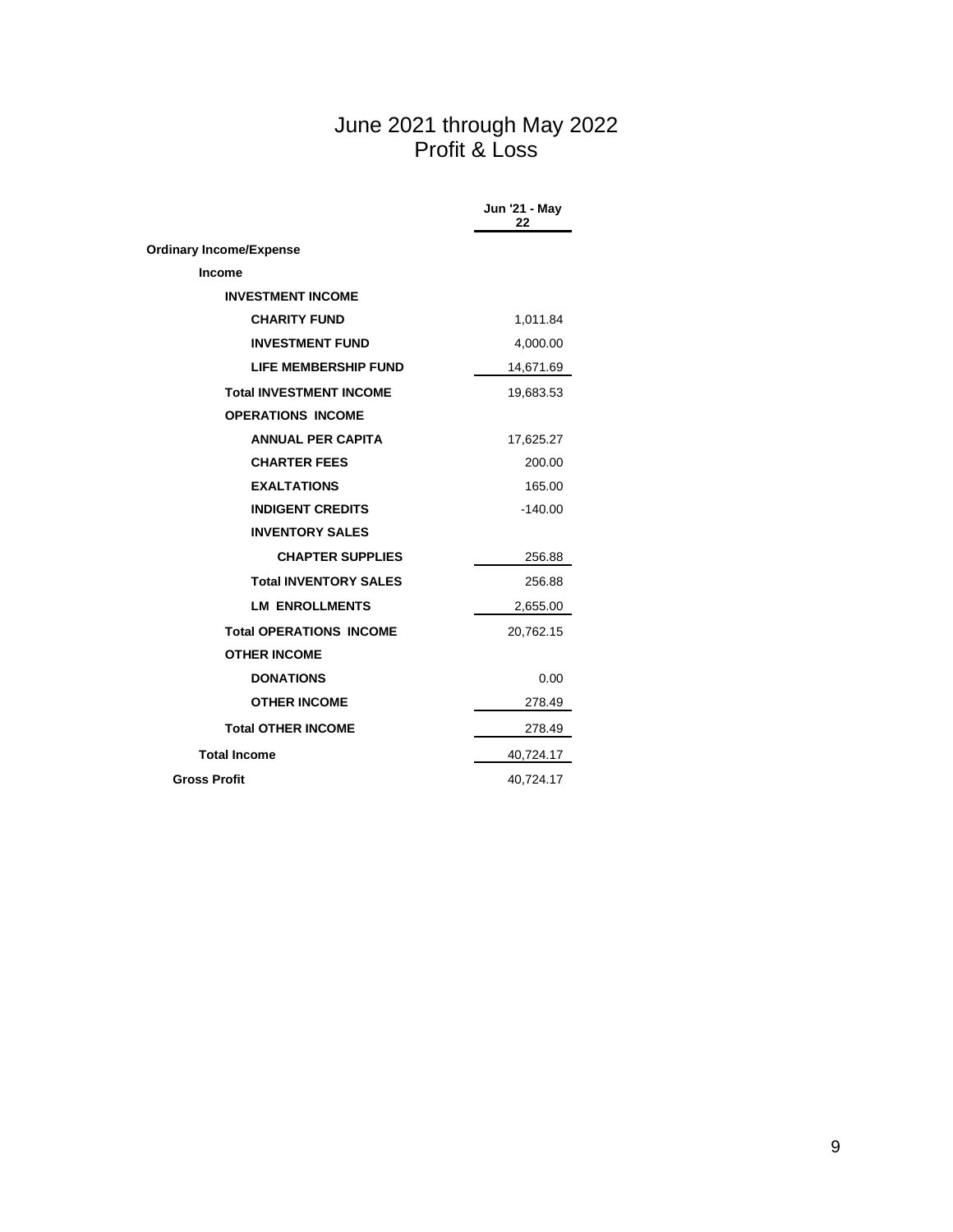| <b>Expense</b>                                                                                                          |                       |
|-------------------------------------------------------------------------------------------------------------------------|-----------------------|
| <b>GRAND CHAPTER</b>                                                                                                    |                       |
| <b>AWARDS</b>                                                                                                           | $-40.00$              |
| <b>CHARITY &amp; DONATIONS</b>                                                                                          |                       |
| YOUTH GROUPS                                                                                                            | 1,000.00              |
| <b>Total CHARITY &amp; DONATIONS</b>                                                                                    | 1,000.00              |
| <b>GENERAL GRAND PER CAPITA</b>                                                                                         | 3,993.00              |
| <b>GRAND SESSION</b>                                                                                                    |                       |
| <b>COMPS</b>                                                                                                            | 382.99                |
| <b>PGHP APRON/JEWEL</b>                                                                                                 | 577.00                |
| <b>Total GRAND SESSION</b>                                                                                              | 959.99                |
| <b>INSURANCE/BONDING</b>                                                                                                | 1,275.47              |
| <b>LIFE MEMBERSHIPS</b><br><b>LIFE MEMBERSHIP</b><br><b>DISTRIBUTION</b><br><b>LIFE MEMBERSHIP</b><br><b>ENROLLMENT</b> | 14,038.09<br>2,655.00 |
| <b>Total LIFE MEMBERSHIPS</b>                                                                                           | 16,693.09             |
| <b>Total GRAND CHAPTER</b>                                                                                              | 23,881.55             |
| <b>OFFICE OPERATIONS</b>                                                                                                |                       |
| <b>GENERAL PRINTING</b>                                                                                                 | 316.02                |
| <b>OCCUPANCY</b>                                                                                                        | 1,755.70              |
| <b>POSTAGE/SHIPPING</b>                                                                                                 | 49.08                 |
| <b>SOFTWARE</b>                                                                                                         | 91.05                 |
| <b>WEB SITE/INTERNET</b>                                                                                                | 450.00                |
| <b>Total OFFICE OPERATIONS</b>                                                                                          | 2,661.85              |
| <b>OFFICER'S EXPENSES</b>                                                                                               |                       |
| <b>GRAND HIGH PRIEST</b>                                                                                                | 3,000.00              |
| <b>GRAND KING</b>                                                                                                       | 800.00                |
| <b>GRAND SCRIBE</b>                                                                                                     | 500.00                |
| <b>GRAND SECRETARY</b>                                                                                                  | 6,000.00              |
| <b>GRAND TREASURER</b>                                                                                                  | 1,200.00              |
| <b>Total OFFICER'S EXPENSES</b>                                                                                         | 11,500.00             |
| <b>OTHER EXPENSES</b>                                                                                                   |                       |
| <b>BANK FEES</b>                                                                                                        | $-49.99$              |
| <b>LATE FEES</b>                                                                                                        | $-25.00$              |
| <b>PUBLICATIONS</b><br><b>RAM MAGAZINE</b><br><b>SUBSCRIPTION</b>                                                       | 3,473.76              |
| <b>Total PUBLICATIONS</b>                                                                                               | 3,473.76              |
| <b>Total OTHER EXPENSES</b>                                                                                             | 3,398.77              |
| <b>Total Expense</b>                                                                                                    | 41,442.17             |
| <b>Net Ordinary Income</b>                                                                                              | -718.00               |
| Income                                                                                                                  | -718.00               |

**Net Income**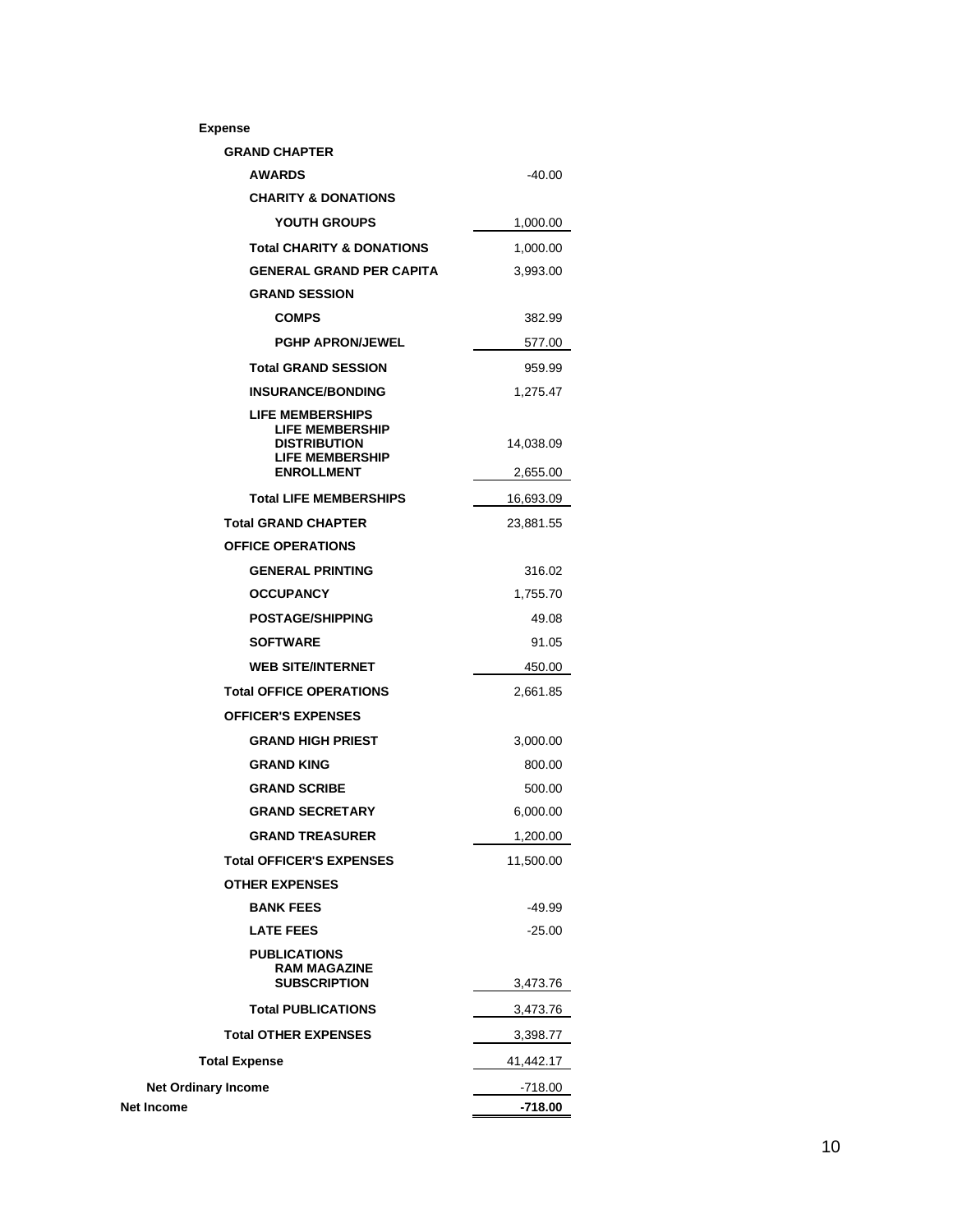# Life Member Earnings Allocation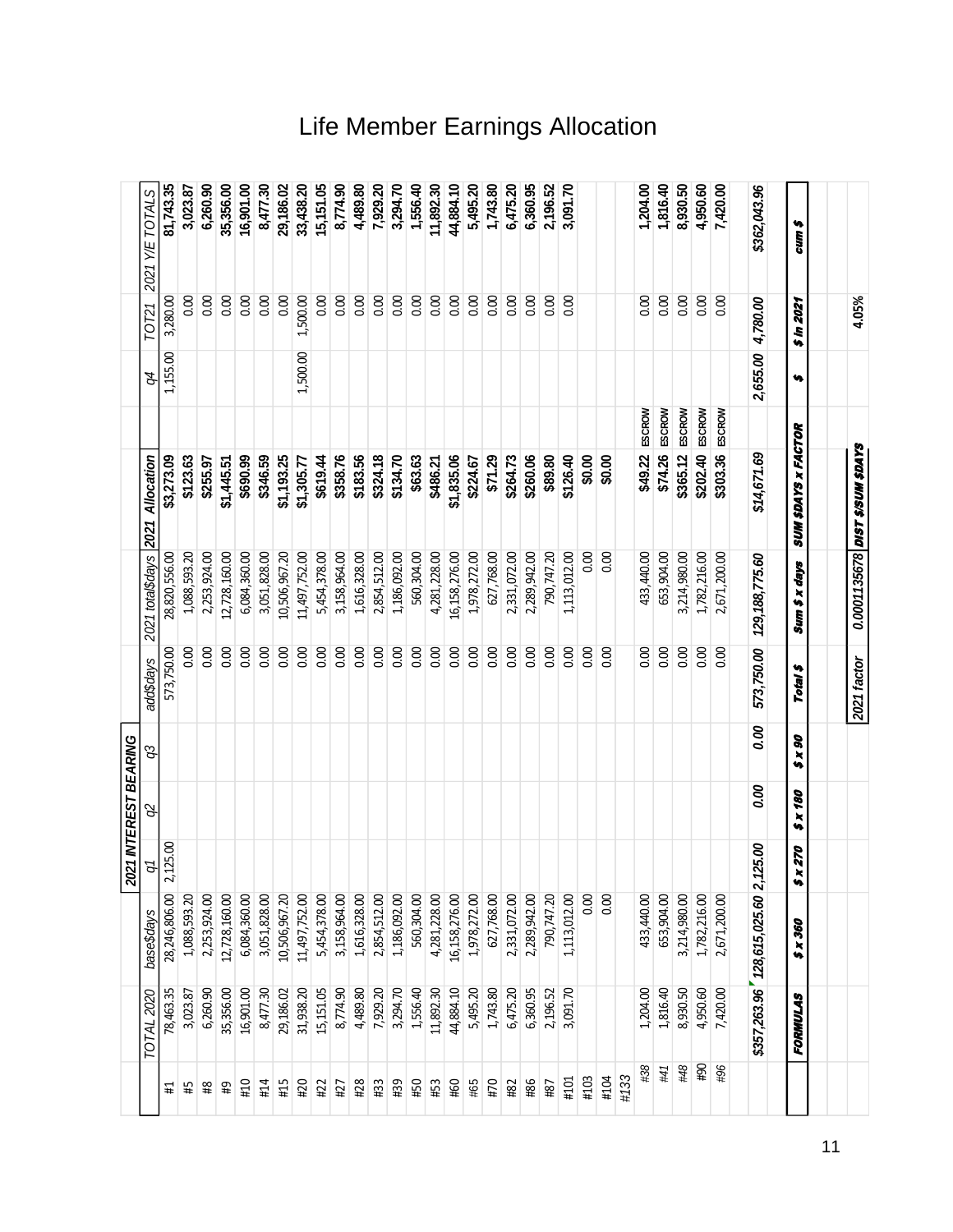| Life Membership Distribution |                                           |                 |                           |                          |                |            |                     |  |
|------------------------------|-------------------------------------------|-----------------|---------------------------|--------------------------|----------------|------------|---------------------|--|
|                              |                                           | #########       | Regular                   | Life                     |                | 2021       | 2021                |  |
|                              |                                           | <b>Members</b>  | <b>Members</b>            | <b>Members</b>           | LL\$*M1        | Allocation | <b>Distribution</b> |  |
| MINNESOTA                    | $\left  \frac{1}{4} \right $              | 226             | 59                        | 131                      | 1834           | 3273.09    | 1439.09             |  |
| <b>WINONIA</b>               | $\pm 5$                                   | $\overline{5}$  | $\overline{1}$            | 4                        | 95             | 123.63     | 67.63               |  |
| HALCYON                      | $\frac{8}{4}$                             | $\frac{8}{3}$   | 33                        | 15                       | 210            | 255.97     | 45.97               |  |
| ST JOHNS                     | $\overline{61}$                           | 107             | 5                         | $\frac{4}{6}$            | 644            | 1445.51    | 801.51              |  |
| <b>ST CLOUD</b>              | #10                                       | 75              | $\overline{4}$            | 34                       | 476            | 690.99     | 214.99              |  |
| <b>AUSTIN</b>                | #14                                       | 15              | $\overline{ }$            | $\infty$                 | 112            | 346.59     | 234.59              |  |
| <b>OWATONNA</b>              | #15                                       | 90              | $\ddot{t}$                | 43                       | 602            | 1193.25    | 591.25              |  |
| KEYSTONE                     |                                           | 123             | 73                        | SO                       | 700            | 1305.77    | 605.77              |  |
| ST PETER                     |                                           | 77              | 8                         | $\overline{17}$          | 238            | 619.44     | 381.44              |  |
| FERGUS FALLS                 |                                           | 57              | $\overline{4}$            | $\mathfrak{a}$           | 182            | 358.76     | 176.76              |  |
| LIVING ARCH                  |                                           | 27              | $\frac{9}{2}$             | $\Xi$                    | 154            | 183.56     | 29.56               |  |
| CORINTHIAN                   |                                           | 53              | $\frac{1}{4}$             | $\overline{a}$           | 140            | 324.18     | 184.18              |  |
| MT NEBO                      |                                           | $\overline{21}$ | $\overline{1}$            | $\overline{ }$           | $98\,$         | 134.70     | 36.70               |  |
| FAIRMONT                     | <mark>お</mark> # # <mark># #</mark> # # # | $\overline{17}$ | $\Xi$                     | $\circ$                  | 84             | 63.63      | (20.37)             |  |
| ARK                          |                                           | $\overline{4}$  | 25                        | $\frac{9}{1}$            | 224            | 486.21     | 262.21              |  |
| COLUMBIAN                    |                                           | 109             | 73                        | 36                       | 504            | 1835.06    | 1331.06             |  |
| MARSHALL                     |                                           | 29              | $\overline{\mathfrak{u}}$ | $\frac{8}{10}$           | 252            | 224.67     | (27.33)             |  |
| <b>IRON RANGE</b>            |                                           | $\overline{c}$  | $\overline{a}$            | $\overline{\phantom{0}}$ | $\overline{1}$ | 71.29      | 57.29               |  |
| NORTHERN                     |                                           | $\overline{1}$  | $\sim$                    | $\overline{1}$           | 210            | 264.73     | 54.73               |  |
| ALEXANDRIA                   |                                           | 29              | $\overline{1}$            | 15                       | 210            | 260.06     | 50.06               |  |
| RUSH CITY                    | 18#                                       | $\overline{5}$  | $\overline{1}$            | Lŋ                       | $\overline{2}$ | 89.80      | 19.80               |  |
| KITTSON                      | #101                                      | $\frac{8}{18}$  | $\infty$                  | $\Omega$                 | 140            | 126.40     | (13.60)             |  |
| <b>OVERSEERS</b>             | #103                                      | $\overline{1}$  | $\overline{1}$            | $\circ$                  | $\circ$        | 0.00       | 0.00                |  |
| ANOKA-SHEKINAH               | #104                                      | 54              | 54                        | $\circ$                  | $\circ$        | 0.00       | 0.00                |  |
| KING SOLOMON U.D.            | #133 UD                                   | 75              | $\overline{1}$            | 60                       | 840            | 994.40     | 154.40              |  |
|                              |                                           | 1380            | 809                       | 571                      | 7994           | 14671.69   |                     |  |

# Life Member Earnings Distribution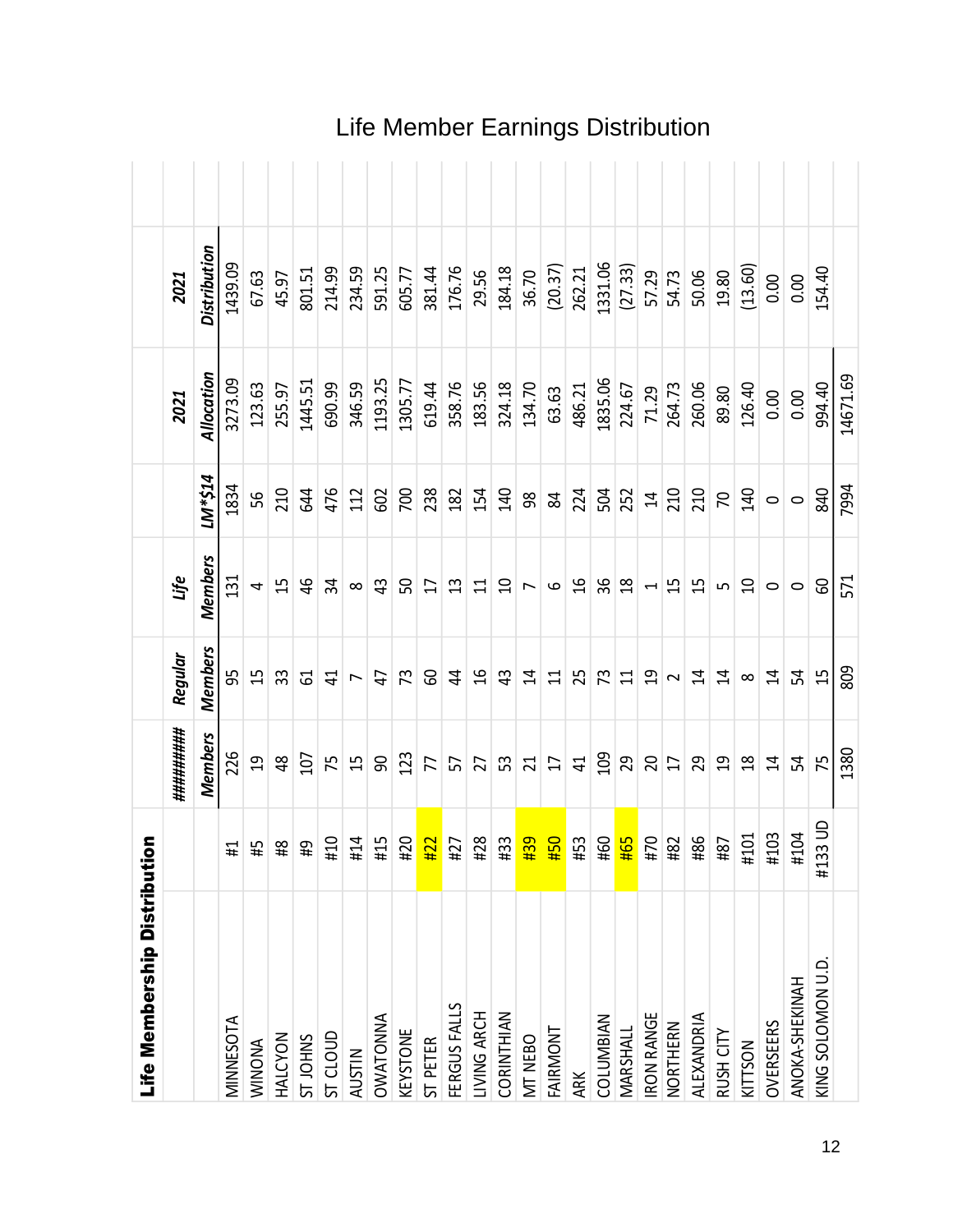#### **REPORT OF THE FINANCIAL REVIEW COMMITTEE**

To: The Most Excellent Grand High Priest, Officers and Member of the Grand Chapter of Royal Arch Masons of Minnesota.

The Financial Review Committee met at the home of the Grand Treasurer on Tuesday, June 7, 2022. At that time, we reviewed the financial records, and they were found to be in good order.

Fraternally.

Hugh C. Swift, Jr.; PGHP Chairman Ronald L. Jensen, PHP

## **REPORT OF TRUSTEES**

To: The Most Excellent Grand High Priest, Officers, and Members of the Grand Chapter of the Royal Arch Masons of Minnesota:

The Trustees of the Grand Chapter of Royal Arch Masons of Minnesota present the following report of the Investment, Charity, and Life Membership Funds of the Grand Chapter for the 2021-year.

2020 2021

|                                            | ∠∪∠∪      | ∠∪∠ ا         |
|--------------------------------------------|-----------|---------------|
| <b>INVESTMENT</b>                          |           |               |
| Balance on Hand 1/1/2021                   | 226726.19 | 236180.05     |
| <b>Addition King Solomon Chapter Trust</b> | 1209.53   | 1209.53       |
| Act                                        |           |               |
| Subtraction * Triennial-Operating          | 0.00      | 0.00          |
| <b>Subtraction * General Fund</b>          | 0.00      | 4000.00       |
| Subtotal                                   | 227935.66 | 233491.25     |
| <b>Balance for Interest</b>                | 227935.66 | 233431.53     |
| Interest Income for 21                     | 8286.34   | 9612.49       |
| <b>INTEREST INCOME DISTRIBUTED</b>         |           |               |
| Triennial Fund 900 per year (2021)         | 00.00     | Bal - 2700 No |
| (900)                                      |           | Transfer      |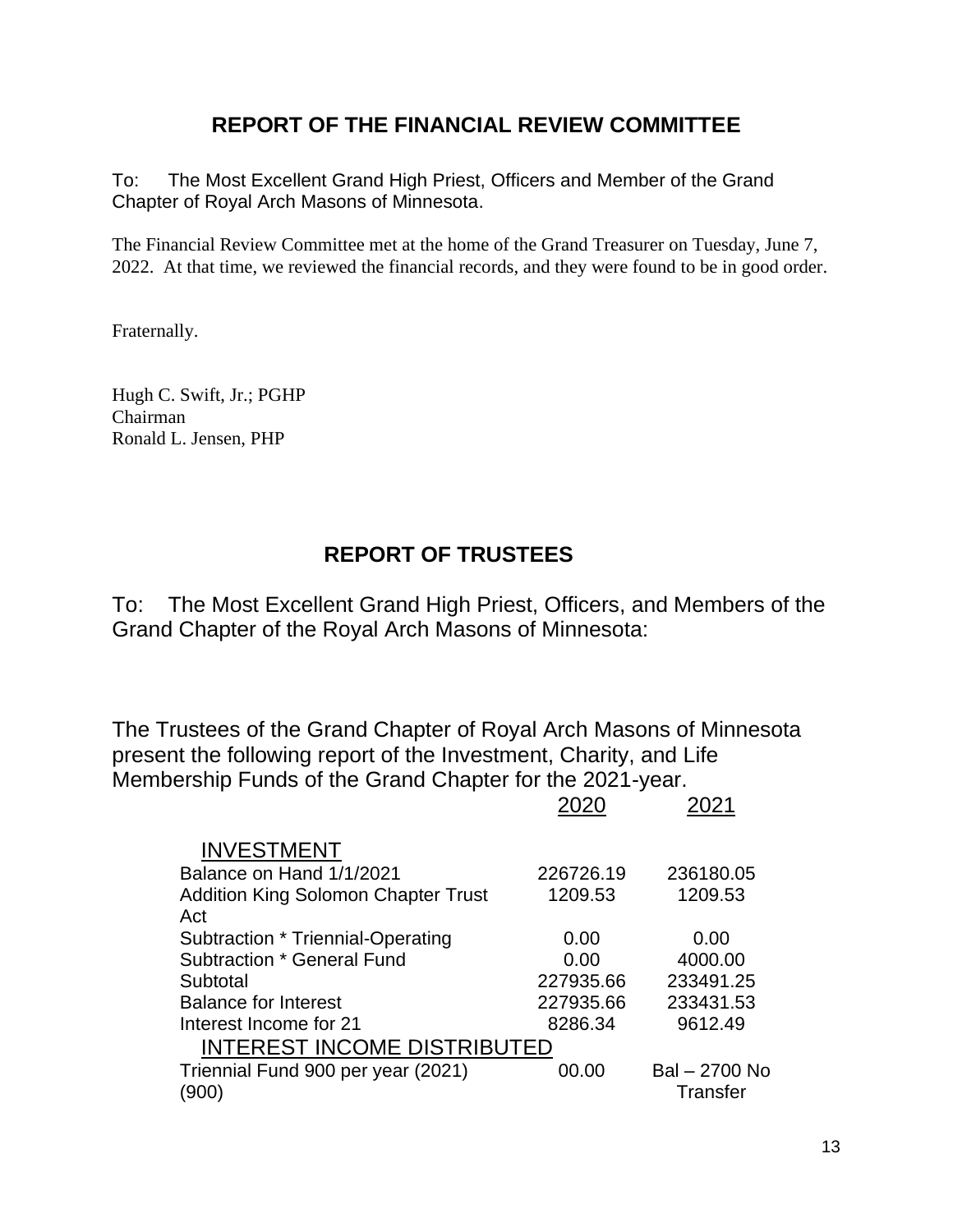|                              | King Solomon Trust Income                                      |          | 42.01              |           | 51.05<br>Bal 1/1/22 -<br>1250.68 |
|------------------------------|----------------------------------------------------------------|----------|--------------------|-----------|----------------------------------|
|                              | Balance of Interest for 2021                                   |          | 8244.33            |           | 9561.44                          |
|                              | Balance on Hand 12/31/21**                                     |          | 236180.05          |           | 242995.47                        |
| <b>CHARITY</b>               |                                                                |          |                    |           |                                  |
|                              | Balance on Hand 1/1/2021                                       |          | 26311.24           |           | 26311.24                         |
| <b>Additions</b>             |                                                                |          |                    |           |                                  |
| Subtractions                 |                                                                |          |                    |           |                                  |
| Subtotal                     |                                                                |          | 26311.24           |           | 26311.24                         |
|                              | Total of Fund for Interest**                                   |          | 26311.24           |           | 26311.24                         |
| Interest Income              |                                                                |          | 957.48             |           | 1011.84                          |
|                              | <b>Interest Income Distributed</b>                             |          | 957.48             |           | 1011.84                          |
|                              | Balance on Hand 12/31/21                                       |          | 26311.24           |           | 26311.24                         |
| <b>LIFE</b>                  |                                                                |          |                    |           |                                  |
| <b>Balance 1/1/21</b>        |                                                                |          | 356388.96          |           | 357263.96                        |
| <b>Additions</b>             |                                                                |          | 875.00             |           | 2125.00 1st qtr                  |
|                              |                                                                |          |                    |           | 2655.00 4 <sup>th</sup> qtr      |
| <b>Subtractions</b>          |                                                                |          |                    |           |                                  |
| Subtotal                     |                                                                |          | 357263.96          |           | 362043.96                        |
| <b>Balance for Interest</b>  |                                                                |          | 356826.46          |           | 360052.71                        |
| Interest Income              |                                                                |          | 12971.56           |           | 14671.69                         |
|                              | Interest of Life Membership Distribution                       |          | 12971.56           |           | 14671.69                         |
|                              | Balance on Hand 12/31/21                                       |          | 357263.96          |           | 362043.96                        |
|                              | ** This is average quarterly income for interest distribution  |          |                    |           |                                  |
| *Operating Expense           |                                                                |          |                    |           |                                  |
| Income Distribution for 2020 | ***Balance includes fund total until distributed (Max. \$2700) |          | 21674.84           |           |                                  |
| Income Distribution for 2021 |                                                                |          |                    |           |                                  |
|                              |                                                                |          | 25296.02           |           |                                  |
|                              |                                                                |          |                    |           |                                  |
|                              |                                                                |          | <b>Balance for</b> | Interest  | Balance of                       |
|                              |                                                                | Interest |                    |           | 12/31/21                         |
| <b>Investment Fund</b>       |                                                                |          | 233431.53          | 9612.49   | 242995.47                        |
| Charity                      |                                                                |          | 26311.24           | 1011.84   | 26311.29                         |
| Life Membership              | 360052.71                                                      |          | 14671.69           | 362043.96 |                                  |
| Totals for 21                | 619795.48                                                      |          | 25296.02           | 631350.67 |                                  |
|                              |                                                                |          |                    |           |                                  |

Based on the Balance for Interest for 2021 of \$619795.48 with an interest income of \$25296.02. The rate of return was 4.08% for the year. Enclosed is a copy of the 12/31/21 Statement of Account listing your portfolio of stocks, shares, and % of holdings.

The following figures are presented to show you the progress of our funds during the past five years of the economic conditions. Our investment fund has been able to hold a good investment income return and when some funds are maturing this amount is being placed in US Gov Secured Money market For security until our world and market become safe to invest world war action and political turmoil. The coronavirus apprehension in investing but our assets were secure and investment income was maintained. Our life membership fund is invested in secure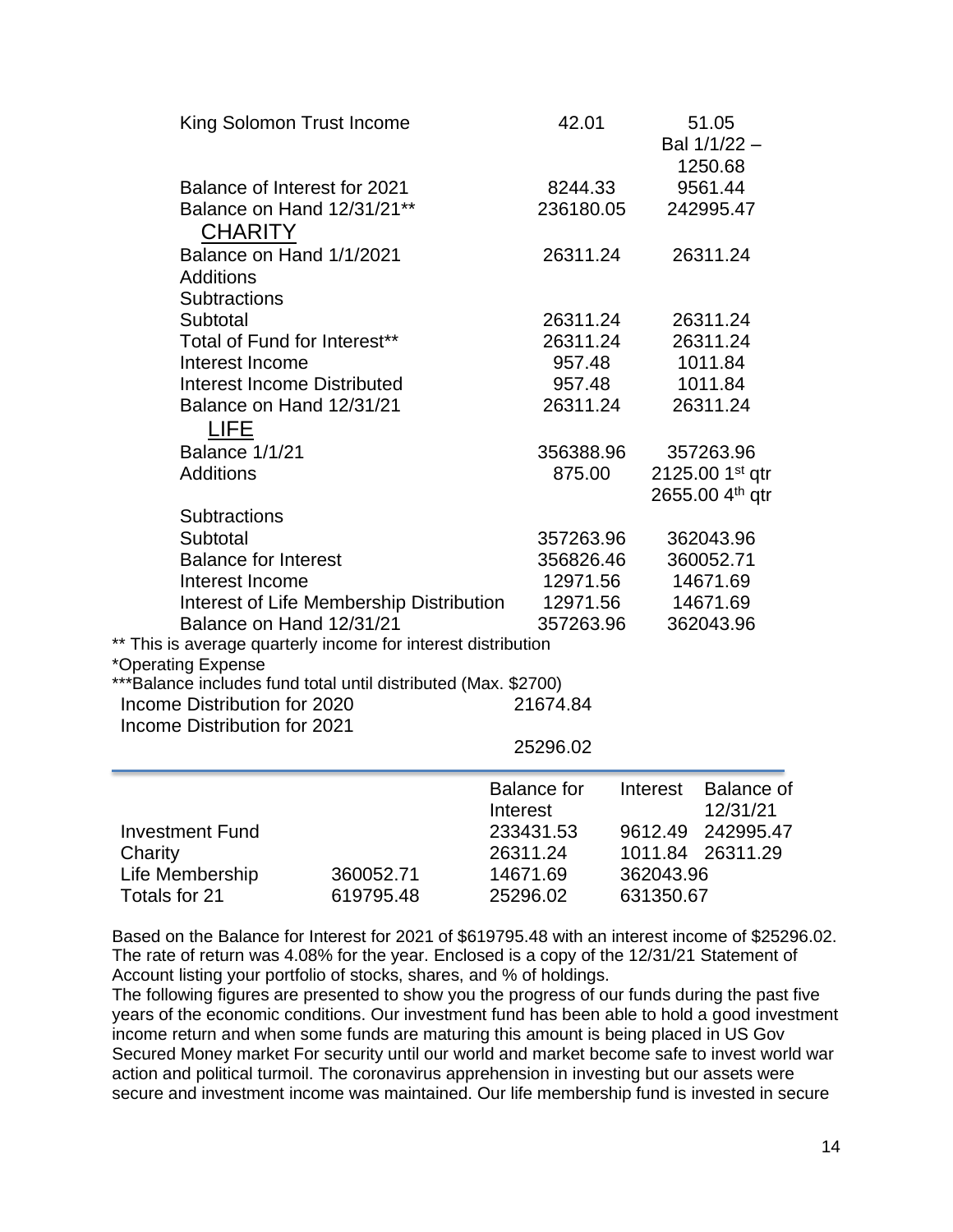funds that draw less interest. But our portfolio is secure. With low interest rates, securities have been prime investments, causing lower interest return. This fluctuation is being controlled using a portion of funds in a fixed return. We feel our broker is competently handling our funds. The rate of return, if figured on the total investment fund of \$631350.67 is 4.01%. If it is figured on our recovered financial worth of \$369437.20 would be 6.01%. We are confident that our investments and counsel are in good condition.

|          | <b>Total Investments</b> | Income   |
|----------|--------------------------|----------|
| 12/31/16 | 409154.37                | 26137.29 |
| 12/31/17 | 416706.94                | 24782.43 |
| 12/31/18 | 327527.29                | 27552.59 |
| 12/31/19 | 377918.55                | 21674.84 |
| 12/31/20 | 369437.20                | 22215.38 |
| 12/31/21 | 443798.55                | 25296.02 |

The Secretary/Treasurer accounts have been reviewed and verified. Bonds and insurance are complete. We are reviewing and replacing necessary equipment to make our office communications up-to-date. Our new quarters at the Masonic Home (11501 Masonic Home Drive, Bloomington, MN 55437) has been a good move. We are also in good hands with our proficient and competent secretary/treasurer Gary Odegard. His countless hours and assistance have put our Royal Arch in good graces. Thank-you.

Below is our December 31 statement for verification of our investment funds. We have been investing in above-average interest or dividends for income and still maintain Grade A. Funds verified by EC Ron Jensen and MEC Hugh Swift. All are in order.

|                                         | FINANCIAL ADVANTAGE<br>WEALTH MANAGEMENT LLC                                                                        |                         |                | <b>ACCOUNT STATEMENT</b><br>DECEMBER 1, 2021 - DECEMBER 31, 2021<br><b>DUPLICATE COPY</b> |                    | <b>LUX</b><br>Account number:<br>7R4-15186<br>Page 1 of 11 |
|-----------------------------------------|---------------------------------------------------------------------------------------------------------------------|-------------------------|----------------|-------------------------------------------------------------------------------------------|--------------------|------------------------------------------------------------|
|                                         | <b>GRAND CHAPTER ROYAL ARCH MASON SNOEN</b>                                                                         |                         |                | <b>ACCOUNT VALUE SUMMARY</b>                                                              |                    |                                                            |
|                                         | 11501 MASONIC HOME DRIVE                                                                                            |                         |                |                                                                                           | <b>THIS PERIOD</b> |                                                            |
|                                         | BLOOMINGTON MN 55437-3661                                                                                           |                         |                | <b>Beginning account value</b>                                                            | \$432,109.23       | <b>THIS YEAR</b><br>\$369,437.20                           |
|                                         | <b>Your Financial Professional</b>                                                                                  |                         |                | <b>Deposits</b>                                                                           | 2.655.00           | 4,780,00                                                   |
|                                         | Jeffrey Wallgren / Richard Engen                                                                                    |                         |                | Return of principal                                                                       | 0.00               | 4,620.09                                                   |
|                                         | 100 South 4th ST                                                                                                    |                         |                | Withdrawals                                                                               | 0.00               | $-17,966,54$                                               |
|                                         | Suite 110<br>Fargo ND 58103                                                                                         |                         |                | Taxable Income                                                                            | 4,816.13           | 15,017.22                                                  |
|                                         | Telephone:<br>(701) 271-1590 or (844) 567-4544                                                                      |                         |                | Change In asset value                                                                     | 4,218.19           | 67.910.58                                                  |
|                                         | Fax:<br>$(701)$ 271-1591                                                                                            |                         |                | <b>Ending account value</b>                                                               | \$443,798.55       | \$443,798.55                                               |
| YOUR INFORMATION                        | E-mail:<br>jeft@time2plan.com                                                                                       |                         |                |                                                                                           |                    |                                                            |
|                                         |                                                                                                                     |                         |                |                                                                                           |                    | 51n                                                        |
| <b>ASSET ALLOCATION SUMMARY</b>         |                                                                                                                     |                         |                | <b>ACTIVITY SUMMARY</b>                                                                   |                    |                                                            |
|                                         |                                                                                                                     | <b>CURRENT</b><br>VALUE | <b>PERCENT</b> | Total account value last statement                                                        |                    |                                                            |
|                                         | <b>RBC Insured Deposits</b>                                                                                         | \$3,657.82              | 1%             | Cash activity                                                                             |                    | \$432,109.23                                               |
| 國                                       | Cash and money market                                                                                               | 78,717.46               | 18%            | <b>Beginning balance</b>                                                                  | 158,553.57         |                                                            |
| 率                                       | US equities                                                                                                         | 156,535.34              | 35%            | Money coming into your account                                                            |                    |                                                            |
| 議                                       | Taxable fixed income                                                                                                | 49,144.26               | 11%            | <b>Deposits</b>                                                                           | 2.655.00           |                                                            |
| 鼢                                       | Mixed assets                                                                                                        | 155,743.67              | 35%            | Interest                                                                                  | 0.02               |                                                            |
|                                         | Current account value                                                                                               | \$443,798.55            | 100%           | <b>Dividends</b>                                                                          | 1.432.78           |                                                            |
|                                         |                                                                                                                     |                         |                | Capital gains                                                                             | 3,383,33           |                                                            |
|                                         |                                                                                                                     |                         |                | Total                                                                                     | 7,471.13           |                                                            |
|                                         |                                                                                                                     |                         |                | Money going out of your account                                                           |                    |                                                            |
| reported as "Mixed Assets.              | Mutual funds are included in the above categories. Funds that invest in more than one category are                  |                         |                | Funds to purchase securities                                                              | $-83,649.42$       |                                                            |
|                                         | The cash and money market figure is net of debits including any RBC Express Credit (margin) debit, if               |                         |                | Total                                                                                     | $-83,649.42$       |                                                            |
| applicable                              |                                                                                                                     |                         |                | <b>Ending balance</b>                                                                     | 82,375.28          |                                                            |
|                                         | Deposits in the RBC Insured Deposits are not covered by SIPC. Please see Asset Detail beginning on                  |                         |                | Net change cash activity                                                                  |                    | $-576.178.29$                                              |
| page 4 for more information.            |                                                                                                                     |                         |                | Change in security value                                                                  |                    |                                                            |
|                                         | INVESTMENT OBJECTIVE / RISK TOLERANCE                                                                               |                         |                | Beginning value of priced securities                                                      | 273,555.66         |                                                            |
|                                         | The investment objective for this account is: Aggressive Growth / Aggressive Income                                 |                         |                | Securities purchased                                                                      | 83,649.42          |                                                            |
| The risk tolerance for this account is: | <b>High Risk</b><br>Please see 'About Your Investment Objective / Profile and Risk Tolerance' on page 2 for further |                         |                | Change in value of priced securities                                                      | 4,218.19           |                                                            |
| information.                            |                                                                                                                     |                         |                | Ending value of priced securities                                                         | 361,423.27         | \$87,867.61                                                |
|                                         |                                                                                                                     |                         |                | Net change in securities value                                                            |                    | \$443,798.55                                               |
| <b>GAIN/LOSS SUMMARY</b>                | <b>THIS PERIOD</b>                                                                                                  |                         | THIS YEAR      | Total account value as of December 31, 2021                                               |                    |                                                            |
| Total realized gain or loss             | \$0.00                                                                                                              |                         | \$59,638.38    |                                                                                           |                    |                                                            |
|                                         | 0.00                                                                                                                |                         | 5,699.40       |                                                                                           |                    |                                                            |
| Short-term gain or loss                 | 0.00                                                                                                                |                         | 53,938.98      |                                                                                           |                    |                                                            |
| Long-term gain or loss                  |                                                                                                                     | AS OF DECEMBER 31, 2021 |                |                                                                                           |                    |                                                            |
|                                         |                                                                                                                     |                         |                |                                                                                           |                    |                                                            |
| Unrealized gain or loss                 |                                                                                                                     |                         | \$45,112.57    |                                                                                           |                    |                                                            |

The report of investment funds is verification of investment funds. It is the practice of the trustees that no funds are to be handled by the trustees all money is transferred or dispersed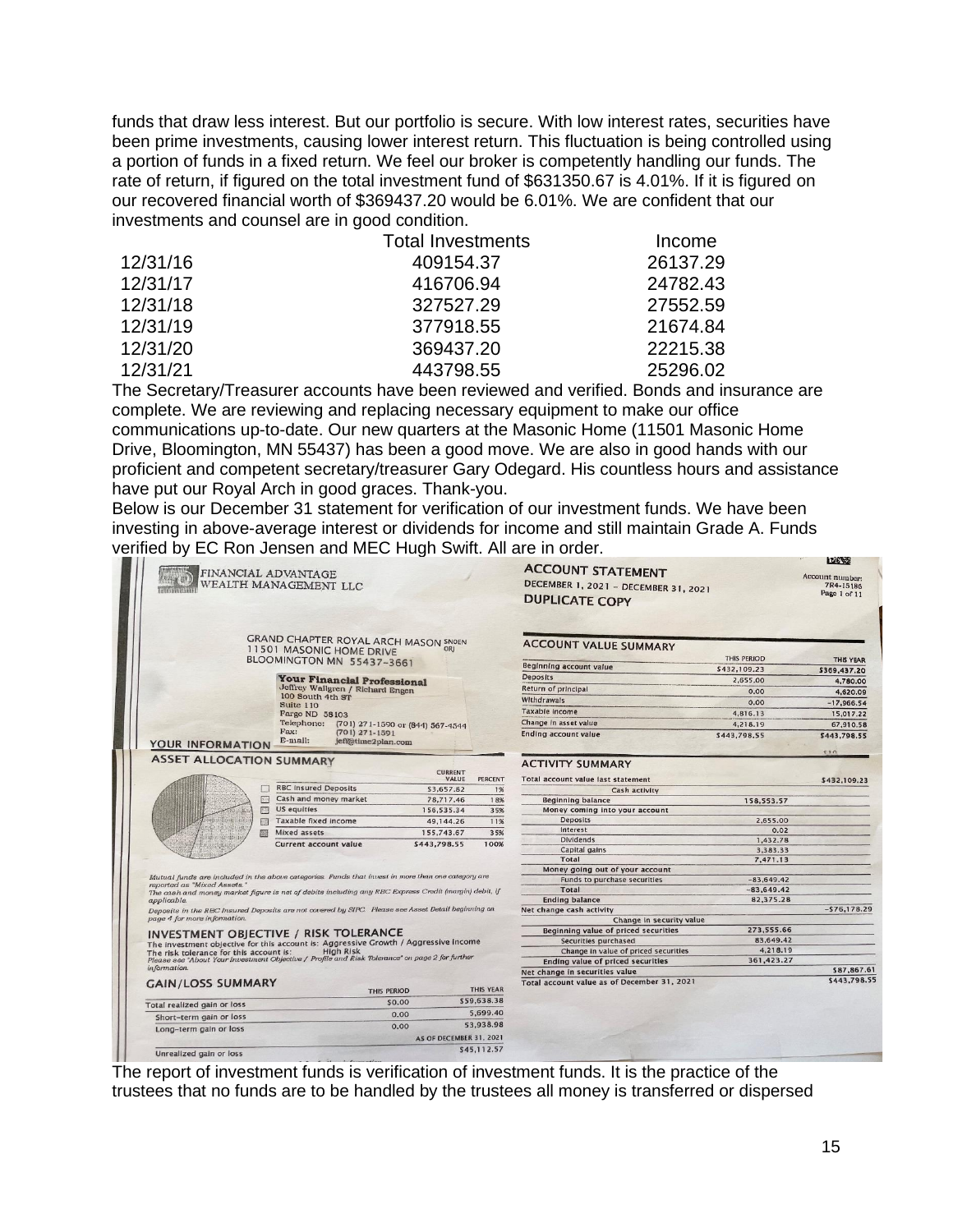through the Secretary/Treasurer accounts. All jewels and materials are in the Grand Secretary's office for safekeeping.

Investment Funds:

Additional accounts – King Solomon Trust. This is money transferred by consideration to King Solomon Chapter. The SEC/TRES is the Grand SEC/TRES of Grand Chapter. Since the desire of King Solomon Chapter is to keep chapters alive or consolidated with other functioning chapters. These assets would be transferred if this chapter requested a consolidation to another chapter. This fund will earn interest through the investment fund. Triennial Fund:

This is a request for funds for delegates to the triennial representing Minnesota. It is a yearly amount of \$900/\$300 per delegate. Since this is an expense and not an income each year \$900 is deducted from the interest to show an annual deduction instead of a large sum every 3 years. It is more fiscally responsible. This year, no one attended the triennial, so there was no additional money set-aside for delegates. This will be in trust for next triennial.

Our investments and resources are financially solvent and in good condition. Our broker has followed the proposed handling of funds that maintain a good return but with a conservative level of risk. Our brokers have a working knowledge of our needs and dispersal of funds. We have an excellent relationship with their service and ability. To better serve a portfolio in bonds and stocks with grade A quality, our broker changed his brokerage dealer to IAA, Internal Assets Advisory. Our clearinghouse is IBC. Due to untimely validation of ownership, our transfer was delayed causing money flow delayed. This was reflected in an increase in income from 2020 year. Our new brokerage firm is Financial Advantage Wealth Management LLC of Fargo, ND. They are Richard Engen, President and Jeff Wallgren, Investment Executive. Our new group has a station in the twin cities, which makes handling legal papers much easier and faster for the trustees and secretary/treasurer. I have met with them and been assured by their proposals and information that they know and understand our goals and institution. Any matters that are of a constitutional or regulation nature are transferred to the jurisdiction committee for a ruling. We find the Grand Chapter to be in good condition and in good hands.

MEC Gary H Johnson PGHP MEC Ronald Miles PGHP MEC L Greg Schultz PGHP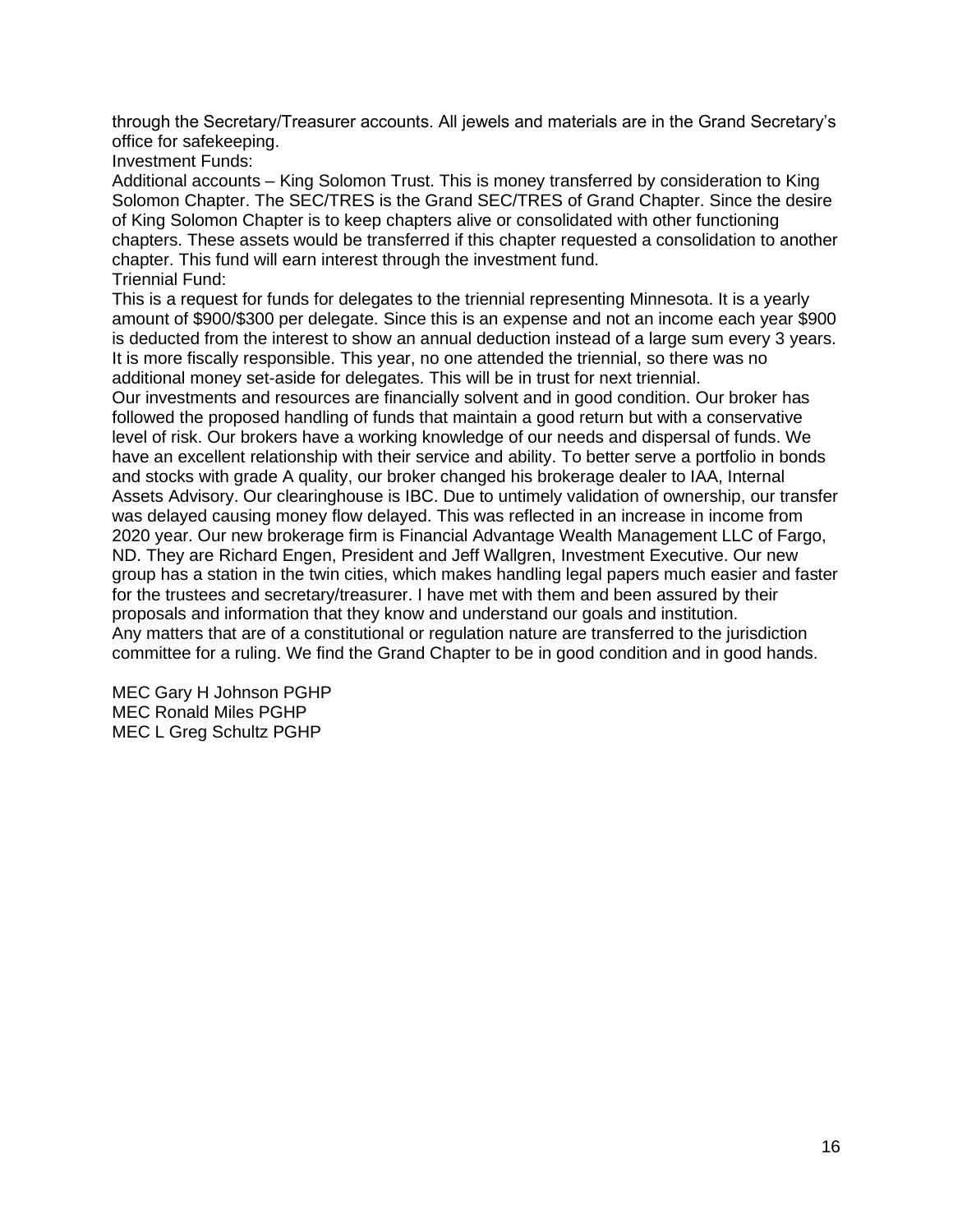## **REPORT OF THE FINANCE COMMITTEE**

To the Most Excellent Grand High Priest officers and members of the Grand Chapter of the Royal Arch Masons of Minnesota

This is the 2022 report of the Finance committee

| <b>Budget</b>                                                                                                                                                                                  | 6/1/22-5/31/23                                             |
|------------------------------------------------------------------------------------------------------------------------------------------------------------------------------------------------|------------------------------------------------------------|
| <b>Income</b><br><b>INVESTMENTS</b><br>Life Members<br>$\star$<br>Charity<br>$***$<br>General<br><b>OPERATIONS</b><br>Per Capita<br>Dues (KS 133)<br><b>Chapter Fees</b><br><b>Exaltations</b> | 15000<br>1200<br>6000<br>22200<br>16954<br>0<br>210<br>750 |
| <b>Indigent Credits</b><br>Other<br><b>TOTAL INCOME</b>                                                                                                                                        | $-182$<br>250<br>17982<br>40182                            |
| <b>EXPENSES</b><br><b>GRAND CHAPTER</b><br>Awards<br>Charities *<br><b>GGC Per Capita</b><br><b>Grand Session</b><br>Insurance/Bonding<br>LM Distribution *                                    | 100<br>1200<br>3798<br>1000<br>1275<br>15000<br>22373      |
| <b>OFFICE OPERATIONS</b><br>Equipment<br>Printing<br>Telephone/Internet<br>Rent                                                                                                                | 0<br>300<br>0<br>1756                                      |

Postage 200<br>Supplies 200

Web sites 200

2656

Supplies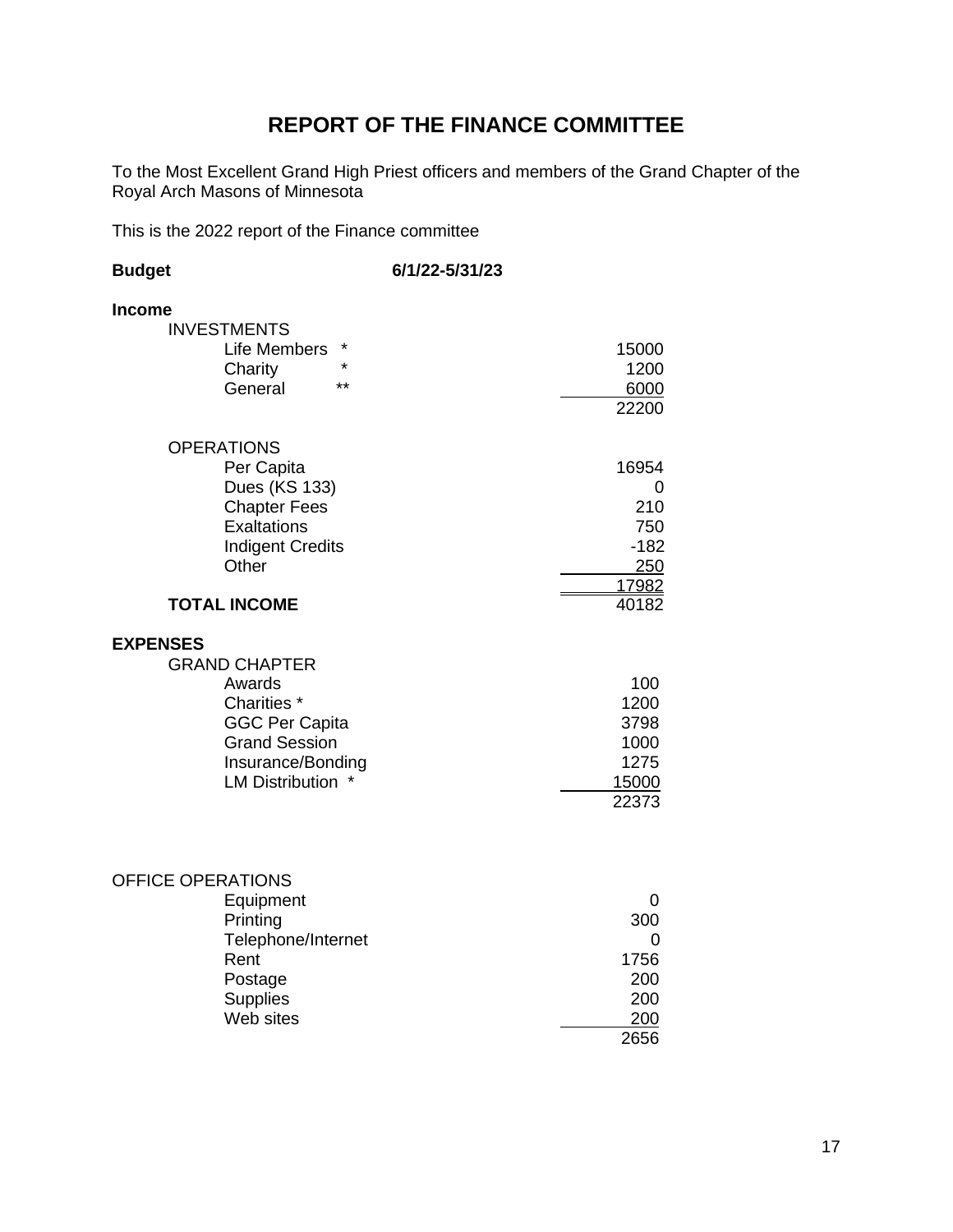| <b>OFFICER EXPENSES</b> |       |
|-------------------------|-------|
| <b>GHP</b>              | 3000  |
| GK                      | 800   |
| <b>GSC</b>              | 500   |
| GS/T                    | 7200  |
| <b>Others</b>           | 250   |
|                         | 11750 |
| Other                   |       |
| <b>RAM Magazine</b>     | 3475  |
| Other                   | 0     |
|                         | 3475  |
| <b>TOTAL EXPENSES</b>   | 40299 |

*GAIN/(LOSS) (72)*

\* Income and distribution are no expense to Grand Chapter as they are just pass-through funds distributing Interest Income from the Charity Fund and the Life Membership Fund. \*\* This is drawing money from the Investment Fund

We find the report of the budget true and complete and make a motion to accept the budget as presented

Gary Johnson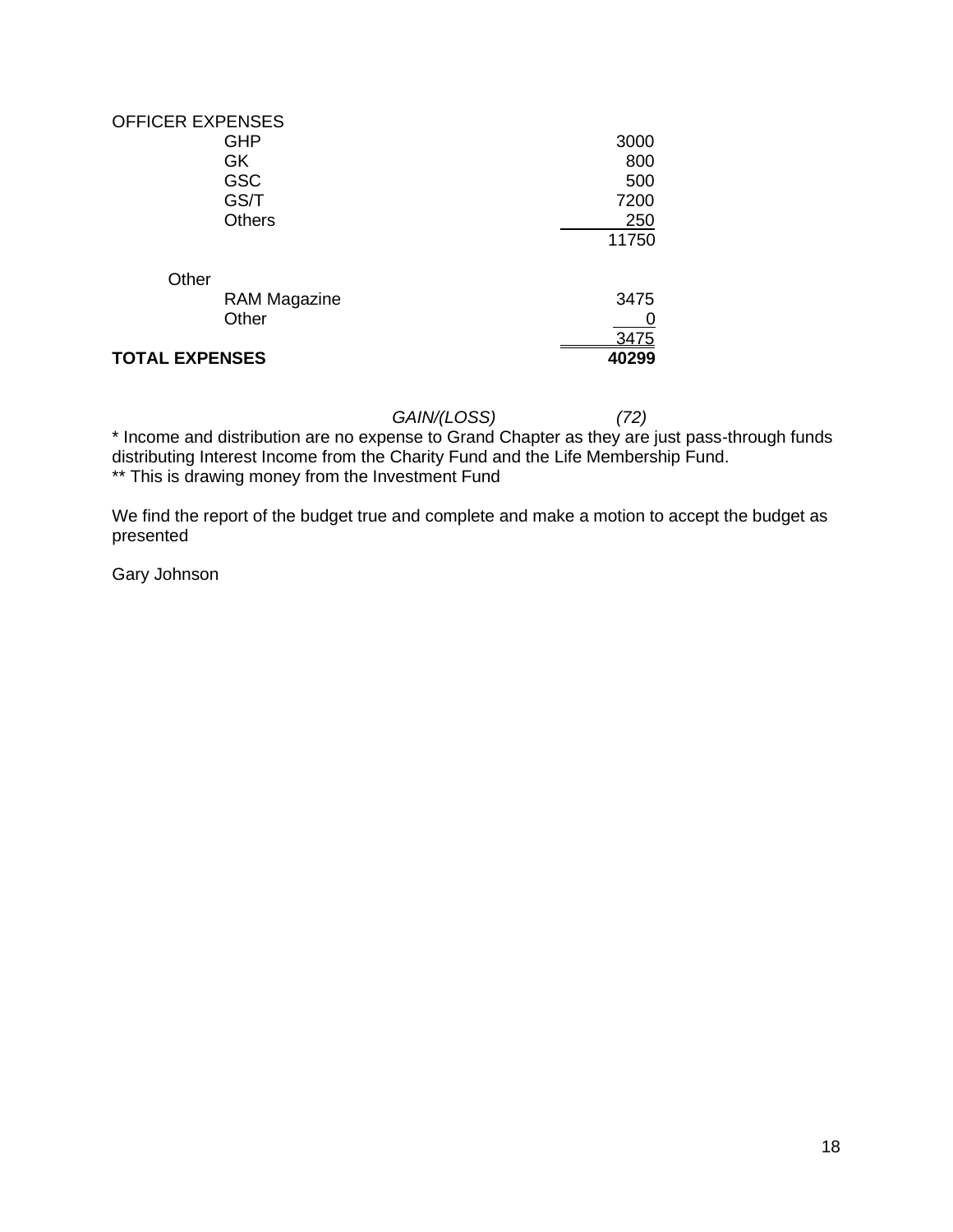#### **REPORT OF THE GRAND SECRETARY**

TO: The Most Excellent Grand High Priest, Officers and Members of the Grand Chapter of Royal Arch Masons of Minnesota.

Thanks to the help of the Chapter Secretaries, the database is getting better each year. Membership dropped again this year. We had a net loss of 71 companions in 2020 and a net loss of 101 in 2021. Unfortunately, we had far more deaths than exaltations. 34 of the joins and withdrawals are due to Mt Nebo No. 39 and some of the King Solomon No. 133 merging into Owatonna No. 15 and Marshall No. 65 merging into Fairmont No. 50. After years of no meetings, no annual reports and no per capita paid, Mt. Nebo and Marshall have been closed. The summary for the year is:

|                 | <b>MEMBERSHIP</b>               |                  |              |     |
|-----------------|---------------------------------|------------------|--------------|-----|
|                 | 1/1/2021                        |                  | 1380         |     |
| GAINS[+]        |                                 | LOSSES[-]        |              |     |
| <b>EXALTED</b>  | 12                              | <b>WITHDREW</b>  |              | 76  |
| <b>JOINED</b>   | 71                              | <b>STRICKEN</b>  |              | 31  |
| <b>RESTORED</b> | $\overline{2}$                  | <b>SUSPENDED</b> |              | 10  |
|                 |                                 | <b>DEATHS</b>    |              | 69  |
| <b>TOTAL</b>    | 85                              |                  | <b>TOTAL</b> | 186 |
|                 | <b>NET</b>                      | $-101$           | $-7.3%$      |     |
|                 | <b>MEMBERSHIP</b><br>12/31/2021 |                  | 1279         |     |
|                 |                                 |                  |              |     |

Last year there were 4 Chapters which did not submit annual reports. This year there are also 4 Chapters. They are St Peter No. 22, Mt Nebo No. 39, Fairmont No. 50 and Marshall No.65.

Of the 13 Indigents listed, 5 are Active Duty Military whose per capita dues are waived. I have attached detailed gains and losses and reported Exaltations and Deaths by Chapter. If you know of any name spellings or dates that are incorrect, please advise so they can be correct in the Proceedings.

Thank you for allowing me to serve as your Grand Secretary.

Respectfully submitted, Gary A. Odegard, PGHP Grand Secretary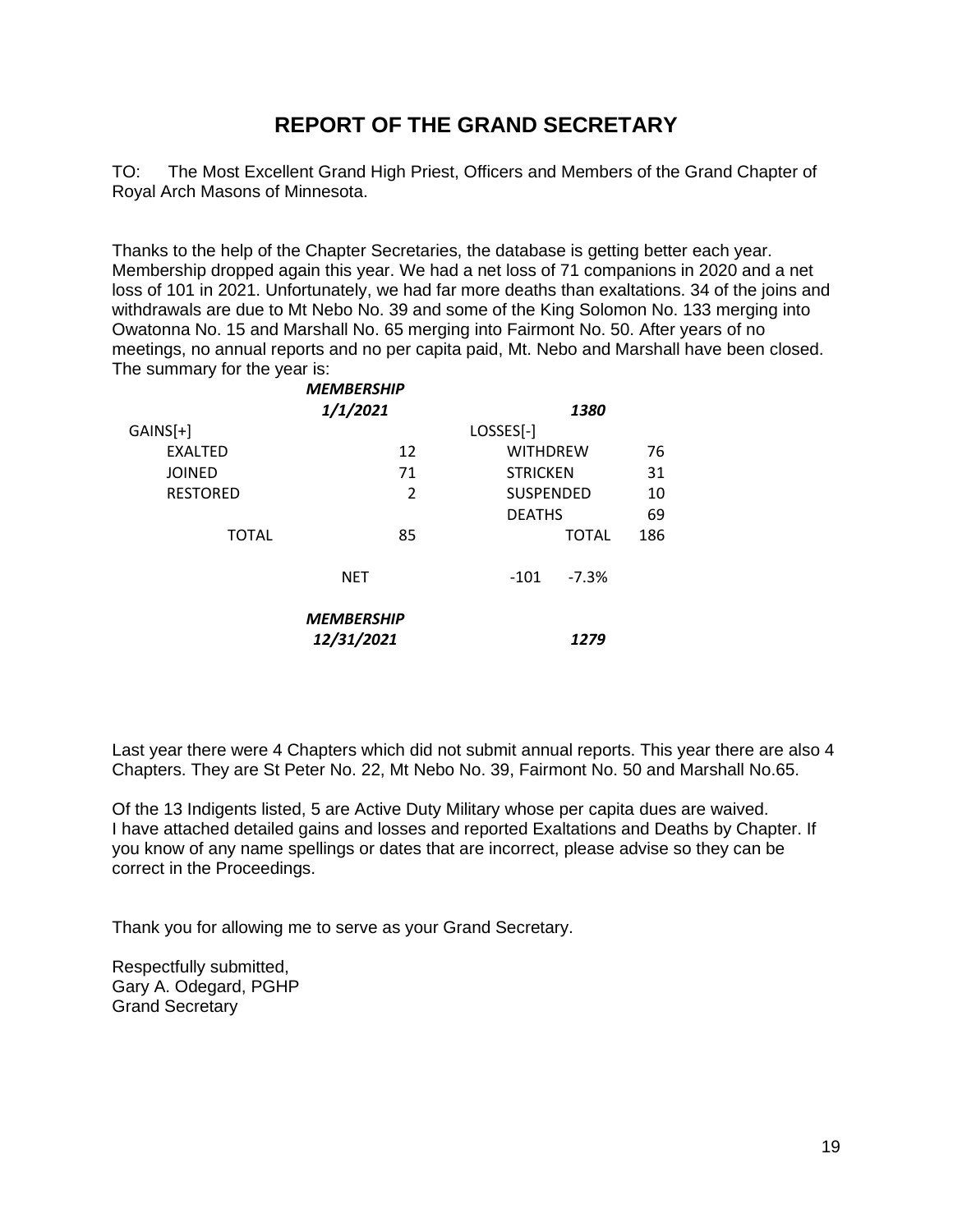| ABSTRACT          |                 |                           | O                             | ≺             |                                                      | 2                        | S                        |                          | ⊣                                   | $\circ$                  | S           | S                                         | ш                        |                          | ပ                             |        |                          |                           | <b>TOTALS</b>                              |                          |               |
|-------------------|-----------------|---------------------------|-------------------------------|---------------|------------------------------------------------------|--------------------------|--------------------------|--------------------------|-------------------------------------|--------------------------|-------------|-------------------------------------------|--------------------------|--------------------------|-------------------------------|--------|--------------------------|---------------------------|--------------------------------------------|--------------------------|---------------|
|                   | Frida           | 12/31/2020                | щ                             | -             |                                                      | $\approx$                |                          | ₹<br>uing jau            |                                     | 5                        |             | వె                                        |                          |                          | Q                             |        |                          | ssoj jau                  |                                            | NET 12/31/2021 Indigents |               |
| MINNESOTA         | #1              | 226                       |                               | a             | $\overline{\phantom{0}}$                             |                          |                          | ਜ਼                       | $\overline{\phantom{0}}$            | $\sim$<br>$\sim$         | $\sim$<br>G |                                           | $\overline{\phantom{0}}$ |                          | 4<br>$\sim$                   | $\sim$ | $\overline{\phantom{0}}$ | 27                        | 210<br>95-                                 | ſ                        | $-0.07079646$ |
| <b>WINONA</b>     | #5              | $\mathfrak{Q}$            |                               |               |                                                      | $\overline{\phantom{0}}$ |                          | $\overline{\phantom{0}}$ |                                     |                          |             |                                           |                          |                          |                               |        | $\overline{\phantom{0}}$ | 1                         | <b>g</b><br>$\circ$                        |                          | $\circ$       |
| HALCYON           | $\sharp\sharp$  | $\frac{8}{3}$             |                               |               |                                                      |                          |                          | $\circ$                  |                                     |                          |             |                                           |                          |                          |                               |        |                          | $\circ$                   | $48$<br>$\circ$                            |                          | $\circ$       |
| ST JOHNS          | $\mathfrak{P}$  | 107                       |                               |               |                                                      | $\overline{\phantom{0}}$ |                          | $\overline{\phantom{0}}$ |                                     |                          |             |                                           |                          |                          |                               |        | $\overline{\phantom{0}}$ | $\overline{\phantom{0}}$  | $\overline{10}$<br>$\circ$                 | $\geqslant$              | $\circ$       |
| <b>ST CLOUD</b>   | #10             | 75                        |                               |               |                                                      | 34                       |                          | ž                        |                                     |                          |             | $\overline{\phantom{0}}$                  |                          | $\sim$                   | 5                             |        |                          | $\infty$                  | $\Xi$<br>26                                |                          | 0.34666667    |
| <b>AUSTIN</b>     | #14             | 凸                         |                               |               |                                                      |                          |                          | $\circ$                  |                                     | $\overline{\phantom{0}}$ |             |                                           |                          |                          |                               |        |                          | $\overline{\phantom{0}}$  | $\overline{a}$<br>Ļ                        |                          | $-0.06666667$ |
| <b>OWATONNA</b>   | #15             | ஜ                         |                               |               |                                                      | $\mathbf{\infty}$        |                          | $\sim$                   |                                     | 4                        |             | $\sim$                                    |                          |                          |                               |        | $\infty$                 | 15                        | $78$<br>Ċ.                                 |                          | $-0.1333333$  |
| KEYSTONE          | #20             | 123                       |                               |               |                                                      |                          |                          | $\circ$                  |                                     |                          |             | $\sim$                                    |                          |                          | 4<br>$\overline{\phantom{0}}$ |        | $\sim$                   | $\Xi$                     | 13<br>٩P.                                  | $\sim$                   | $-0.08130081$ |
| <b>STPETER</b>    | #22             | 77                        |                               | $\sim$        |                                                      |                          |                          | $\sim$                   |                                     | $\overline{\phantom{0}}$ |             |                                           |                          | 4                        |                               |        | $\overline{ }$           | $\overline{\mathfrak{u}}$ | 5<br>ې.                                    |                          | $-0.12987013$ |
| FERGUS FALLS      | $f$ #27         | 57                        |                               |               |                                                      |                          |                          | $\circ$                  |                                     |                          |             | $\sim$                                    |                          |                          |                               |        | $\overline{\phantom{0}}$ | $\mathbf{\tilde{e}}$      | 24<br>ن.                                   |                          | $-0.05263158$ |
| LIVING ARCH       | #28             | 27                        |                               |               |                                                      |                          |                          | $\circ$                  |                                     |                          |             | S                                         |                          |                          |                               |        |                          | S                         | 22<br>Ļ٣                                   | $\overline{\phantom{0}}$ | $-0.18518519$ |
| CORINTHIAN        | #33             | æ                         |                               |               | $\overline{\phantom{0}}$<br>$\overline{\phantom{0}}$ |                          |                          | $\sim$                   |                                     |                          |             | $\overline{\phantom{0}}$                  | $\overline{\phantom{0}}$ |                          |                               |        |                          | $\sim$                    | S.<br>$\circ$                              |                          | $\circ$       |
| MT NEBO           | #39             | $\overline{\mathfrak{c}}$ |                               |               |                                                      |                          |                          | $\circ$                  |                                     | $\Omega$                 |             |                                           |                          | $\overline{\phantom{0}}$ |                               |        |                          | $\overline{z}$            | $\circ$<br>-21                             |                          | F             |
| FAIRMONT          | #50             | IJ                        |                               |               |                                                      | $\overline{28}$          |                          | $\approx$                |                                     |                          |             |                                           |                          |                          |                               |        |                          | $\circ$                   | 45<br>$^{28}$                              |                          | 1.64705882    |
| ARK               | $\sharp 53$     | 41                        |                               |               |                                                      |                          |                          | $\circ$                  |                                     |                          |             | $\overline{\phantom{0}}$                  |                          |                          | 4                             |        |                          | S                         | 96<br>Ļ                                    |                          | $-0.12195122$ |
| COLUMBIAN         | #60             | $\mathfrak{g}$            |                               |               |                                                      |                          |                          | $\circ$                  |                                     | $\overline{\phantom{0}}$ |             |                                           |                          |                          | $\overline{\phantom{0}}$      |        | 4                        | $\mathbf \omega$          | $\Xi$<br>ې                                 | $1 + 3M$                 | $-0.05504587$ |
| MARSHALL          | #65             | 29                        |                               |               |                                                      |                          |                          | $\circ$                  |                                     | $\mathfrak{B}$           |             |                                           |                          |                          |                               |        |                          | 29                        | $\circ$<br>52-                             |                          | ᅻ             |
| <b>IRON RANGE</b> | #70             | $\mathfrak{A}$            |                               |               |                                                      |                          |                          | $\circ$                  |                                     |                          |             |                                           |                          |                          |                               |        |                          | $\circ$                   | $\mathfrak{A}$<br>$\circ$                  |                          | $\circ$       |
| NORTHERN          | $\frac{44}{34}$ | IJ                        |                               |               |                                                      |                          |                          | $\circ$                  |                                     |                          |             |                                           |                          |                          |                               |        |                          | $\circ$                   | H<br>$\circ$                               |                          | $\circ$       |
| ALEXANDRIA        | #86             | 50                        |                               |               |                                                      |                          |                          | $\circ$                  |                                     | $\overline{\phantom{0}}$ |             |                                           |                          |                          |                               |        | $\mathbf{\infty}$        | 4                         | 25<br>4                                    |                          | $-0.13793103$ |
| RUSH CITY         | #87             | $\overline{a}$            |                               |               |                                                      |                          | $\overline{\phantom{0}}$ | $\overline{\phantom{0}}$ |                                     |                          |             |                                           |                          |                          |                               |        |                          | $\circ$                   | $\mathfrak{A}$<br>$\overline{\phantom{0}}$ |                          | 0.05263158    |
| KITTSON           | #101            | $\frac{8}{2}$             |                               |               |                                                      |                          |                          | $\circ$                  |                                     |                          |             |                                           |                          |                          |                               |        | $\overline{\phantom{0}}$ | $\overline{\phantom{0}}$  | IJ<br>부                                    |                          | $-0.0555556$  |
| <b>OVERSEERS</b>  | #103            | $\overline{1}$            |                               |               |                                                      | $\overline{\phantom{a}}$ | $\overline{\phantom{0}}$ | $\sim$                   |                                     |                          |             |                                           |                          |                          |                               |        |                          | $\circ$                   | βÎ<br>$\sim$                               |                          | 0.14285714    |
| ANOKA-SHEKINAH    | #104            | 먾                         |                               |               |                                                      |                          |                          | $\circ$                  |                                     | $\sim$                   |             | 4                                         |                          |                          |                               |        |                          | $\mathbf \omega$          | $48$<br>ې                                  | $\sim$                   | $-0.11111111$ |
| KING SOLOMON U.D. | #133 UD         | 75                        |                               |               |                                                      |                          |                          | $\circ$                  |                                     | $\overline{a}$           |             |                                           |                          |                          |                               |        | 15                       | 50                        | $\frac{4}{5}$<br>52-                       |                          | $-0.38666667$ |
|                   |                 | 1380                      | $\circ$<br>$\circ$<br>$\circ$ | $\circ$<br>12 | $\sim$<br>$\overline{\phantom{0}}$                   | $\circ$<br>$\circ$<br>68 | $\sim$<br>$\circ$        | $\circ$<br>58            | $\overline{\phantom{0}}$<br>$\circ$ | $\sim$<br>75             | $\sim$<br>9 | $\overline{\phantom{0}}$<br>$\frac{8}{2}$ | $\circ$<br>$\sim$        | $\overline{ }$           | $\infty$<br>4                 | $\sim$ | 45                       | 38                        | 1279<br>ior-                               | $N1 + 8$                 |               |
|                   |                 |                           | $\overline{\mathfrak{u}}$     |               | $\overline{r}$                                       | $\sim$                   |                          |                          | 76                                  |                          | ಸ           |                                           | $\Xi$                    |                          | ස                             |        |                          |                           |                                            |                          |               |
|                   |                 |                           | ш                             | ∽             |                                                      | $\approx$                |                          | ₹                        |                                     | 5                        |             | ສ                                         |                          |                          | Q                             |        |                          |                           |                                            | Indigents                |               |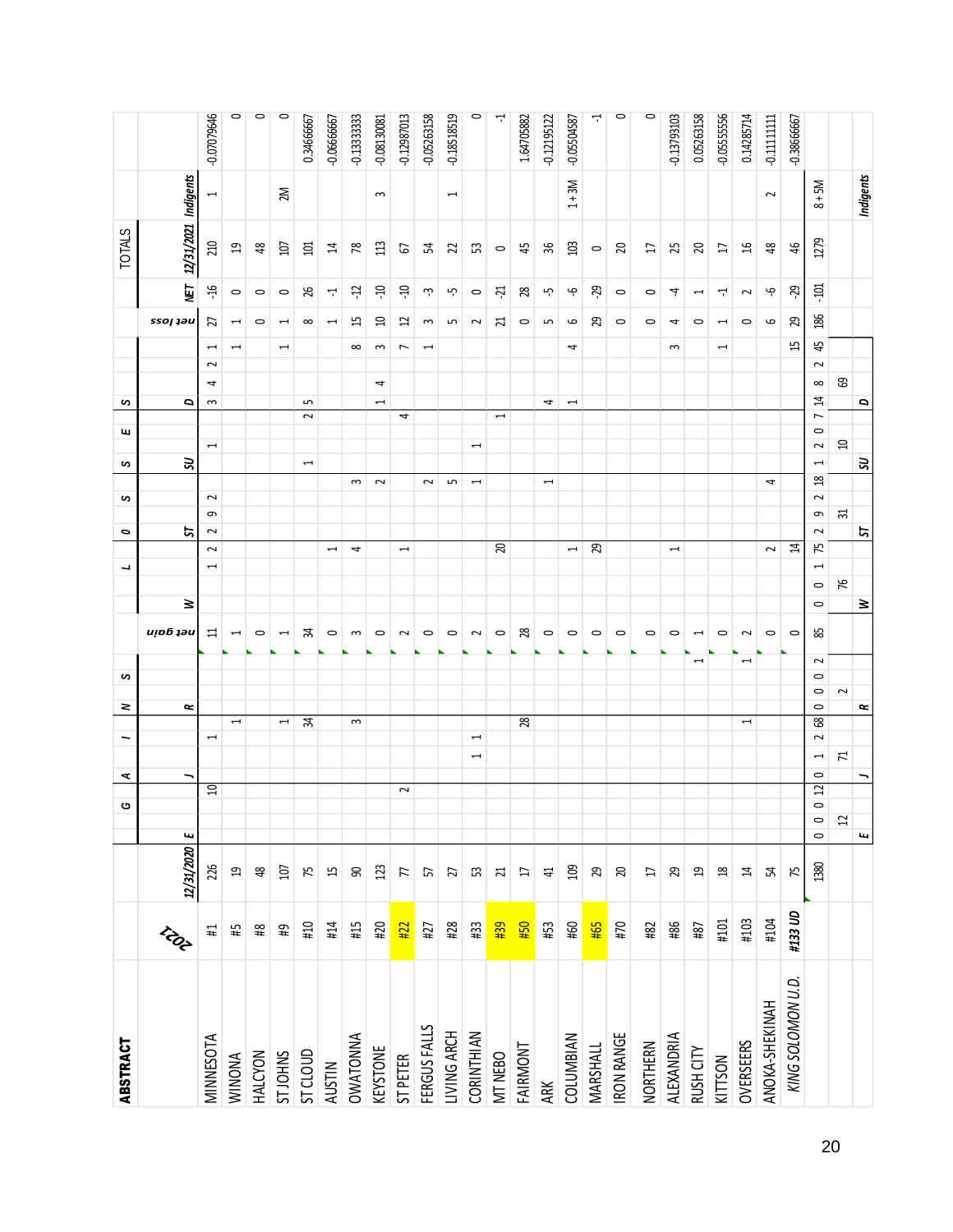# **REPORTED EXALTATIONS 2021**

| <b>MINNESOTA</b>      | #1   | 10               | David B Allison        | 10/08/21 | Lloyd D Cheney<br>Shannon G |
|-----------------------|------|------------------|------------------------|----------|-----------------------------|
|                       |      |                  | <b>Andrew R Hermes</b> | 10/08/21 | Krecklau                    |
|                       |      |                  | Rodolfo Landeros       | 10/08/21 | Larry G Lucht               |
|                       |      |                  | Adam C Martin          | 10/08/21 | Bryan D Pope                |
|                       |      |                  | <b>Justus M Pope</b>   | 10/08/21 | <b>Brent A Reichow</b>      |
| <b>WINONA</b>         | #5   | 0                |                        |          |                             |
| <b>HALCYON</b>        | #8   | $\mathbf 0$      |                        |          |                             |
| <b>ST JOHNS</b>       | #9   | 0                |                        |          |                             |
| <b>ST CLOUD</b>       | #10  | $\mathbf 0$      |                        |          |                             |
| <b>AUSTIN</b>         | #14  | $\mathbf 0$      |                        |          |                             |
| <b>OWATONNA</b>       | #15  | 0                |                        |          |                             |
| <b>KEYSTONE</b>       | #20  | $\mathbf 0$      |                        |          |                             |
| <b>ST PETER</b>       | #22  | $\overline{2}$   | Jose Castro-Reyes      | 02/01/20 | James P Decker              |
| <b>FERGUS FALLS</b>   | #27  | $\mathbf 0$      |                        |          |                             |
| <b>LIVING ARCH</b>    | #28  | $\mathbf 0$      |                        |          |                             |
| <b>CORINTHIAN</b>     | #33  | 0                |                        |          |                             |
| <b>FAIRMONT</b>       | #50  | $\boldsymbol{0}$ |                        |          |                             |
| <b>ARK</b>            | #53  | 0                |                        |          |                             |
| <b>COLUMBIAN</b>      | #60  | $\mathbf 0$      |                        |          |                             |
| <b>MARSHALL</b>       | #65  | $\mathbf 0$      |                        |          |                             |
| <b>IRON RANGE</b>     | #70  | $\boldsymbol{0}$ |                        |          |                             |
| <b>NORTHERN</b>       | #82  | $\mathbf 0$      |                        |          |                             |
| <b>ALEXANDRIA</b>     | #86  | 0                |                        |          |                             |
| <b>RUSH CITY</b>      | #87  | 0                |                        |          |                             |
| <b>KITTSON</b>        | #101 | $\mathbf 0$      |                        |          |                             |
| <b>OVERSEERS</b>      | #103 | 0                |                        |          |                             |
| <b>ANOKA-SHEKINAH</b> | #104 | $\overline{0}$   |                        |          |                             |
| KING SOLOMON U.D.     | #133 |                  |                        |          |                             |

12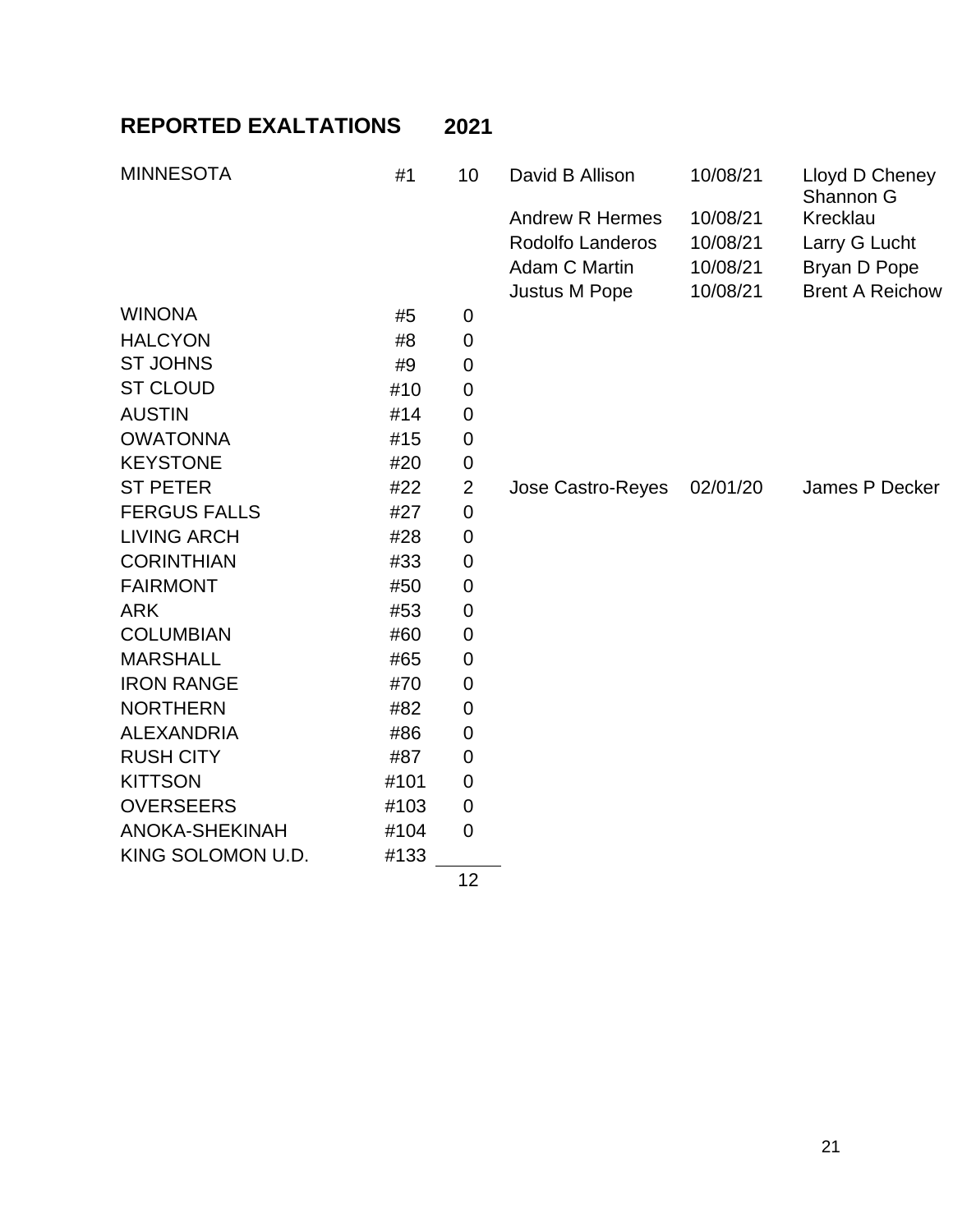| REPORTED DEATHS     |      | 2021           |                             |          |                           |          |
|---------------------|------|----------------|-----------------------------|----------|---------------------------|----------|
| <b>MINNESOTA</b>    | #1   | 10             | <b>Charles Fruhstuck</b>    | 09/26/12 | L Lafayette Hassie        | 11/26/18 |
|                     |      |                | <b>Edimand C Gilbertson</b> | 01/04/21 | Forrest L Sexson          | 01/25/21 |
|                     |      |                | Robert A Beales             | 03/10/21 | Harland L Thomesen        | 05/25/21 |
|                     |      |                | Donald J Drum               | 06/01/21 | Charles J Luman           | 06/26/21 |
|                     |      |                | Russell K Amling            | 07/01/21 | <b>Bruce G Moore</b>      | 07/27/21 |
| <b>WINONA</b>       | #5   | 1              | Lemont Brenno               | 12/01/21 |                           |          |
| <b>HALCYON</b>      | #8   | $\pmb{0}$      |                             |          |                           |          |
| ST JOHNS            | #9   | 1              | Willis C Saxton             | 02/06/21 |                           |          |
| ST CLOUD            | #10  | 5              | Ralph N Starkka             | 03/09/16 | Wayne R Thiesse           | 09/11/18 |
|                     |      |                | Alan D Klein                | 12/04/19 | Stanley L Marple          | 02/20/20 |
|                     |      |                | <b>Charles W Extrand</b>    | 06/23/20 |                           |          |
| <b>AUSTIN</b>       | #14  | $\pmb{0}$      |                             |          |                           |          |
| <b>OWATONNA</b>     | #15  | 8              | <b>Robert Peterson</b>      | 02/27/20 | Charles Borneman          | 03/21/20 |
|                     |      |                | Ray Hahn                    | 10/12/20 | Gary Durner               | 01/06/21 |
|                     |      |                | Jerald Loper                | 02/01/21 | Donald Rippentrop         | 02/01/21 |
|                     |      |                | Henry Lewer                 | 03/20/21 | <b>Charles Baltos</b>     | 06/25/21 |
| <b>KEYSTONE</b>     | #20  | 8              | Wayne G Johnson             | 07/08/18 | William P Pearson         | 06/05/20 |
|                     |      |                | Thomas C Swentkofske        | 06/02/21 | <b>Robert Edwards</b>     | 12/28/20 |
|                     |      |                | Clifford H Grindy           | 05/04/21 | Fred O Wilson             | 06/06/21 |
|                     |      |                | Elton M Kleinendorst        | 08/05/21 | George M Downs            | 10/04/21 |
| <b>ST PETER</b>     | #22  | $\overline{7}$ | Carrol D Cady               | 03/15/17 | Joseph M Dobie            | 04/29/17 |
|                     |      |                | James W Sommers             | 03/02/18 | <b>Richard R Pedersen</b> | 06/17/18 |
|                     |      |                | Harry L Johnson             | 06/24/18 | Russel K Amling           | 07/01/21 |
|                     |      |                | Jens C Mikkelsen            | 08/08/21 |                           |          |
| <b>FERGUS FALLS</b> | #27  | 1              | Russell Duncan              | 02/24/21 |                           |          |
| <b>LIVING ARCH</b>  | #28  | $\mathbf 0$    |                             |          |                           |          |
| <b>CORINTHIAN</b>   | #33  | $\pmb{0}$      |                             |          |                           |          |
| <b>FAIRMONT</b>     | #50  | 0              |                             |          |                           |          |
| <b>ARK</b>          | #53  | 4              | Harold J Panuska            | 05/29/20 | Walter W Haselhuhn        | 09/15/20 |
|                     |      |                | Stanley K Singleton         | 01/27/21 | Dexter C Pehle            | 02/16/21 |
| <b>COLUMBIAN</b>    | #60  | 5              | Charles D Gunder            | 12/28/19 | John E Werner Jr          | 08/17/20 |
|                     |      |                | Eb W Revbeck                | 09/28/20 | Lawrence E Leeder         | 06/10/21 |
|                     |      |                | John P Wingard              | 06/10/21 |                           |          |
| <b>IRON RANGE</b>   | #70  | $\mathbf 0$    |                             |          |                           |          |
| <b>NORTHERN</b>     | #82  | $\mathbf 0$    |                             |          |                           |          |
| <b>ALEXANDRIA</b>   | #86  | 3              | Abner Jacobson              | 05/07/19 | Orrin Erickson            | 07/16/21 |
|                     |      |                | Newman Olson                | 12/18/21 |                           |          |
| <b>RUSH CITY</b>    | #87  | 0              |                             |          |                           |          |
| <b>KITTSON</b>      | #101 | 1              | Peter Sinclair              | 01/31/21 |                           |          |
| <b>OVERSEERS</b>    | #103 | $\pmb{0}$      |                             |          |                           |          |
| ANOKA-SHEKINAH      | #104 | $\pmb{0}$      |                             |          |                           |          |
| KING SOLOMON U.D.   | #133 | 15             | Jerome Bergeson             | 07/07/14 | Richard L Duroe           | 06/02/16 |
|                     |      |                | <b>Mornall Elliot</b>       | 11/05/16 | <b>Wallace R Pikal</b>    | 03/02/17 |
|                     |      |                | Larry M Overson             | 07/19/19 | Maurice R McNeil          | 10/17/19 |
|                     |      |                | Myron E Wigen III           | 02/01/20 | Jon D Wigen               | 02/03/20 |
|                     |      |                | John G Letnes               | 02/08/20 | Phillip R Jordahl         | 04/04/20 |
|                     |      |                | Milton A Brinkman           | 05/13/20 | Roger K Olson             | 01/26/21 |
|                     |      |                | Robert E Briggs             | 04/26/21 | Leo E Luettjohann         | 08/26/21 |
|                     |      |                | Jerry W Thompson            | 12/01/21 |                           |          |
|                     |      |                |                             |          |                           |          |
|                     |      |                |                             |          |                           |          |
|                     |      | 69             |                             |          |                           |          |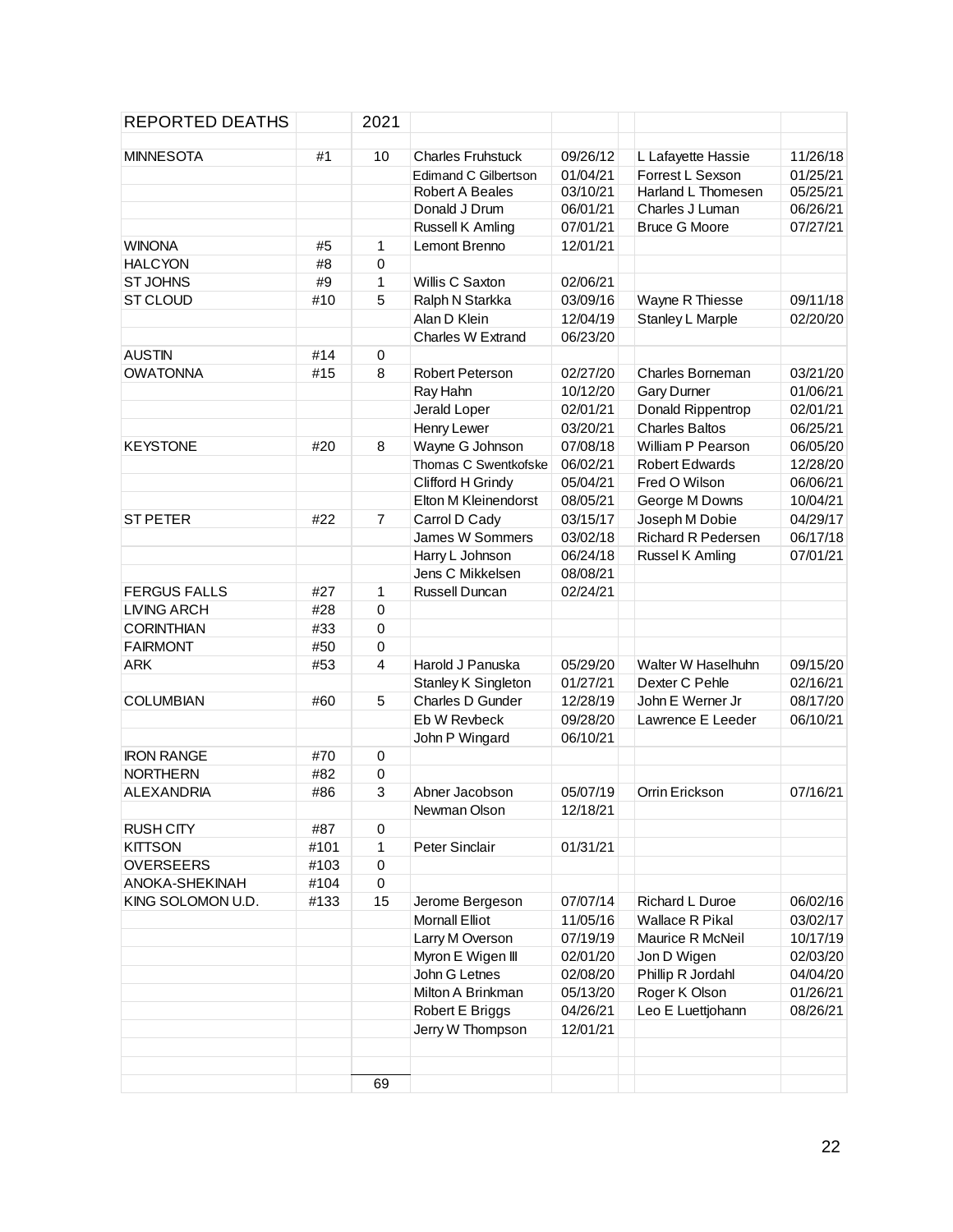#### **REPORT OF THE JURISPRUDENCE COMMITTEE**

TO: The Most Excellent Grand High Priest, Officers and Members of the Grand Chapter of Royal Arch Masons of Minnesota.

The Jurisprudence Committee is responsible to review the actions, procedures and business of the Grand Chapter of Royal Arch Masons, affiliates and subordinate Chapters. They are to make sure that correct work, actions and only true work is done according to the Constitution and Regulations and that all actions were in compliance with the Minnesota Grand Lodge.

The Grand High Priest is to submit his actions, dispensation, appointments as well as actions of subordinate Chapters of the Royal Arch Masons of Minnesota.

- 1. These are the only actions or requests that the committee has received or is aware of.
- 2. The dissolution of the King Solomon Holding Chapter. This Chapter was established to serve the Grand Chapter as a body for Chapters and members of a closing or dissolved Chapter until they were able to associate with another Chapter if a consolidation of their Chapter was not practical or possible. This holding Chapter was organized as an annual request by dispensation of the current Grand High Priest to serve the Grand Chapter for his current year.

This request for the continuance of a yearly charter was denied. Thus King Solomon Chapter is currently dissolved effective of June 25, 2021.

This action is at the Grand High Priests discretion and complies with his power and duties.

We have not received any other request for information or interpretation of any action or procedures.

There are no resolutions that have been presented on either the Constitution or Regulations.

It is important in a body such as ours; the Grand Chapter of Royal Arch Masons of Minnesota; that a uniform code of by-laws for the composition and regulation of its power and authority be established and complied with its attributes of sovereignty, government, legislature, executive and judicial power and duties, limited only by the ancient landmarks and the laws and usage of Free Masonry of Minnesota. Our Constitution and Regulations are subject to the Grand Lodge of Ancient Free and Accepted Masons of Minnesota.

The Grand High Priest is vested with the power and authority of this Grand Chapter expressed in the Constitution and Regulations for the term of the interval from his installation until the completion of his term and a new successor is installed.

Important! This is a request that if any actions or procedures is contemplated or arises, please contact the Jurisprudence Committee with a request to be supplied with a procedure or practice before you act. It is better and easiest to do it right instead of having to correct the actions later. Our present Constitution and Regulations can only be reversed or changed at an annual convocation and under the permission of compliance with Grand Lodge.

In unity, fellowship, and fraternal harmony,

Gary Johnson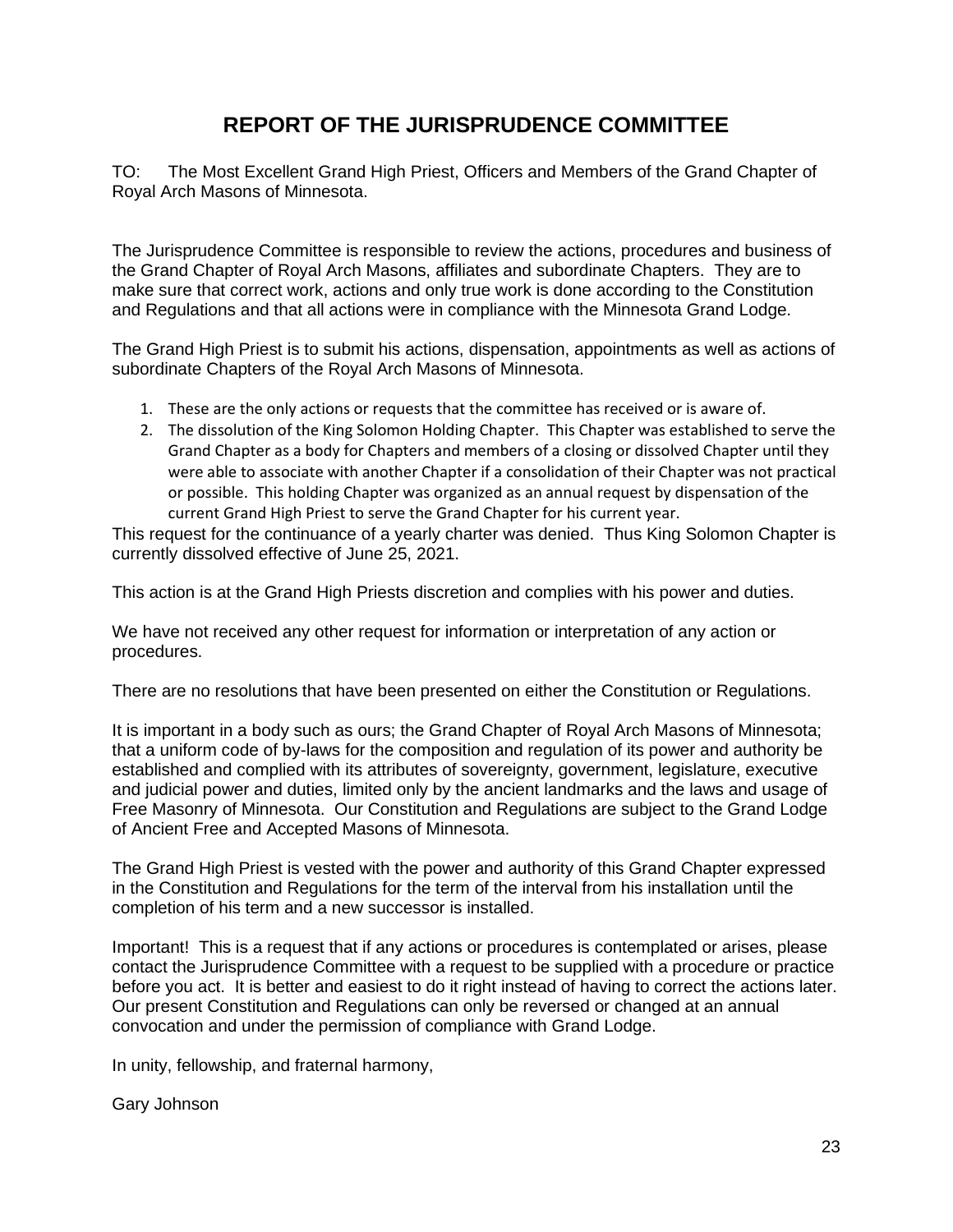## **REPORT OF THE GRAND KING**

TO: The Most Excellent Grand High Priest, Officers and Members of the Grand Chapter of Royal Arch Masons of Minnesota.

It was good t attend meetings in person this year. I attended all Grand Chapter meetings by ZOOM and in person as able. I continue to be active in my home chapter serving as secretary.

I was able to visit many Chapters during the year and it is good to see degree work being done by the Chapters. I participated in the South Dakota Grand Session, the North Central Conference, and the Nebraska Grand Session. I was able to attend and participate in the One day to Chapter, it was a fantastic day and great to see so many new Companions

It was a privilege to serve the Grand Chapter of Minnesota and the companions of the state. I look forward to serving the Grand Chapter of Royal Arch Masons in the next year. I served on a committee to distribute the membership of King Solomon's chapter throughout the Chapters of the state.

It was an honor to serve the Companions of Minnesota and represent the Grand Chapter, I look forward to serving in he future.

Respectfully submitted,

Alan Mackenzie (20) Grand King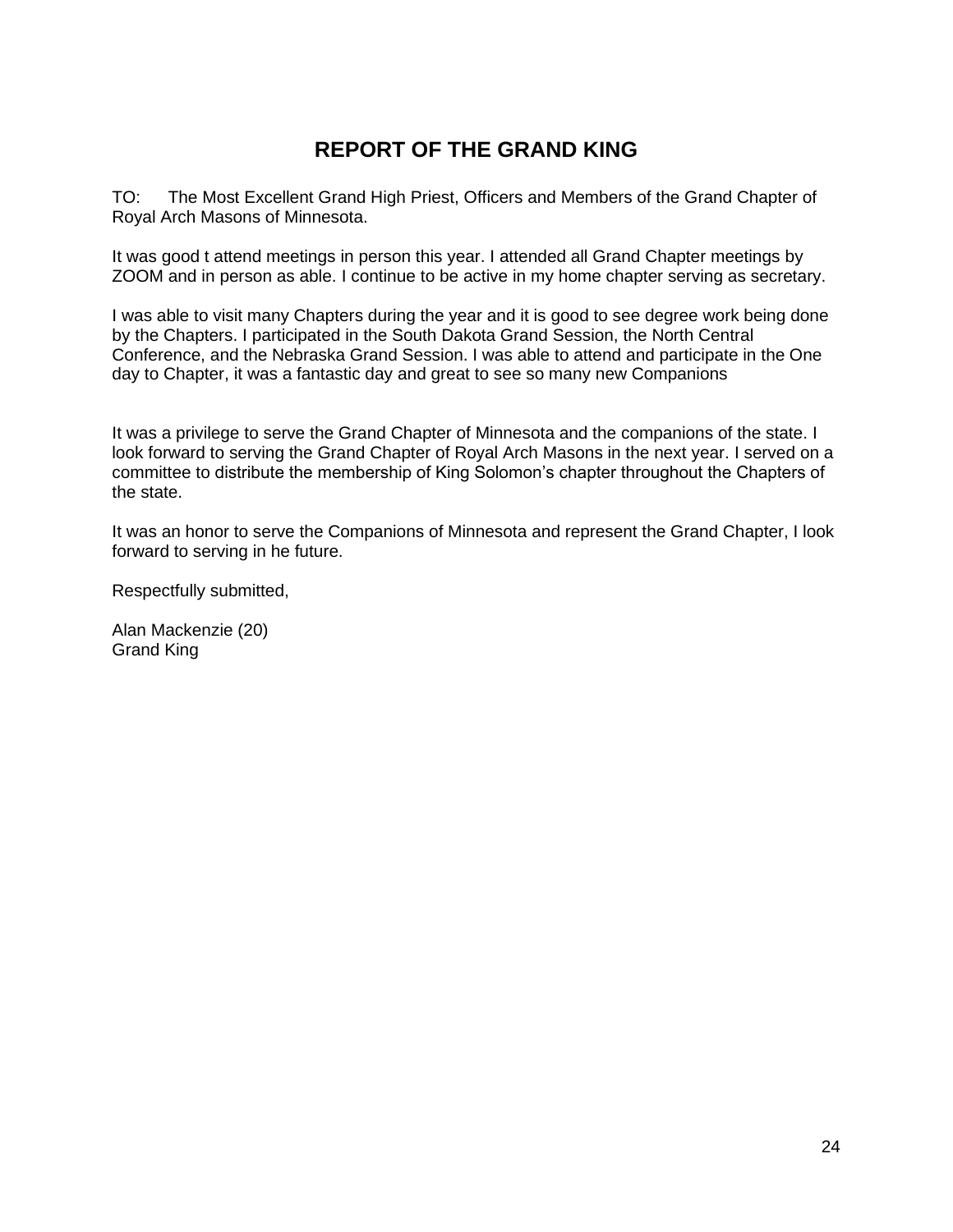## **REPORT OF THE GRAND SCRIBE**

TO: The Most Excellent Grand High Priest, Officers, and Members of the Grand Chapter of Royal Arch Masons of Minnesota

Most Excellent Companion, Past Most Excellent Companions, Excellent Companions, and Companions all. I hereby submit this report of the Grand Scribe for the year 2021-2022.

This past year has been a year of renewal in my mind. I attended many Chapter Convocations via zoom. Opening back up from the trials and tribulations of Covid and trying to reconnect in person with our Companions has been difficult but has been met with enthusiasm and moderate success. Our One Day to Chapter had a wonderful turnout with 36 new members being exalted. I attend this event and participated by performing parts in the ritual. I thoroughly enjoyed this experience and was happy to contribute but a small part, to making this day the success that it was. Thanks to all who were involved with the setup, ritual, and teardown. My only comment is that we have mandatory practices, so that the experience for the candidates is enhanced and that they are not idle or waiting during this day. Our Chapters are returning to in person convocations and are putting on the degrees. This is the renewal that I was speaking of. Are we 100% yet? NO. But with the continued diligence of the Grand Officers and the Companions of Minnesota, we can get there. Companions; Let us keep up this noble work of rebuilding this Temple to our Lord, without the hope of fee or reward.

I have attended all Grand officer's meetings this year either in person or via zoom. I have traveled to several chapters and brought the greetings of MEC Sean to our Companions.

I have enjoyed my year as Grand Scribe and am looking forward to serving as your Grand King for the ensuing year should tradition prevail.

**Fraternally** 

David J Dumonceaux Excellent Grand Scribe Grand Chapter of Royal Arch Masons, MN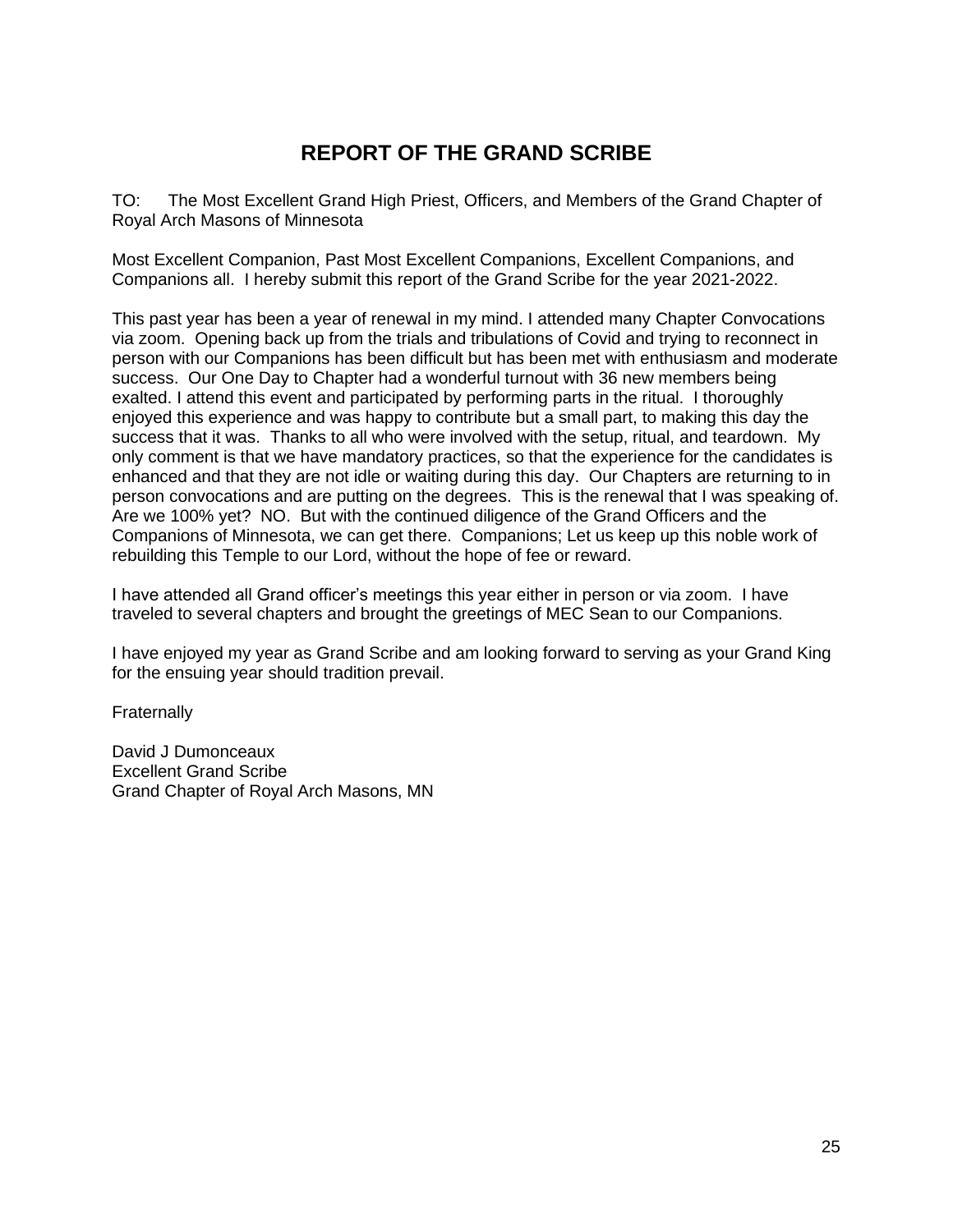#### **REPORT OF THE GRAND PRINCIPAL SOJOURNER**

TO: The Most Excellent Grand High Priest, Officers and Members of the Grand Chapter of Royal Arch Masons of Minnesota.

My territory roughly covers from Rochester to the Iowa border and from Wisconsin to South Dakota.

I am in contact with my Chapters multiple times weekly and usually daily.

Rochester and Winona open and meet on a regular basis. They have plan for fall recruitment. The rest of my territory is in the building mode. Fairmont has 2 new members and 6 new petitions for Lodge. We are building Fairmont into a regional center. Worthington has had an influx from the Hispanic community at the factory there. We have received positive indications of interest which hopefully will turn into petitions. I am also the District Rep for King Solomon #133 which is a holding group. We are in the process of assigning those members to another Chapter close to them.

I have been to one out of state Grand Convocation this last year. My goal is to attend all Central States convocations. I am also the Minnesota Rep for Utah and have volunteered for Texas.

I have frequented other Chapters outside my territory. Most notably Anoka #104, St. Johns # 9, Minnesota #1 and Ark #53.

I take pleasure in serving the companions of my district and look for more success this next year.

Ed Morse District # 5 Gand Principal Sojourner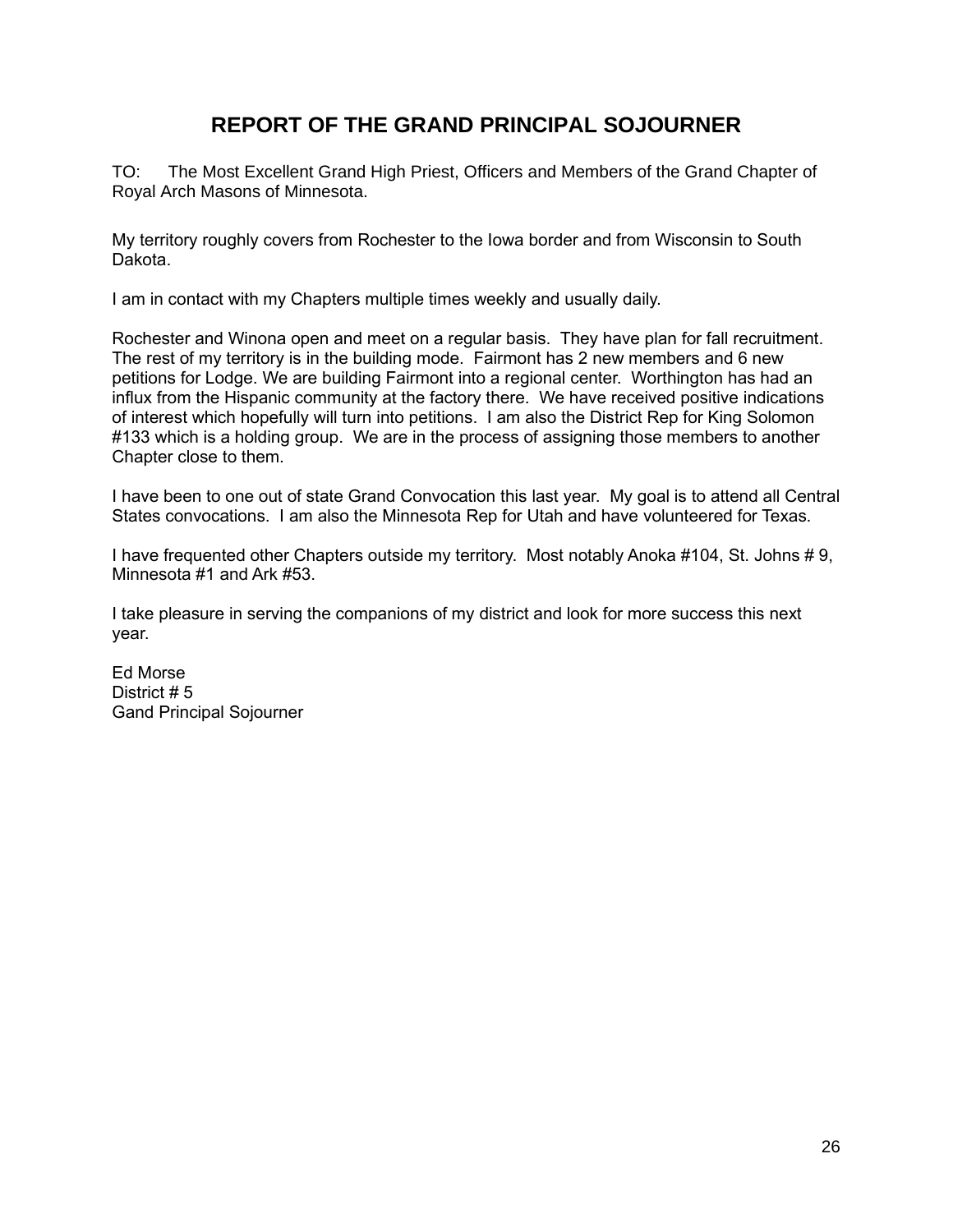#### **REPORT OF THE GRAND ROYAL ARCH CAPTAIN**

TO: The Most Excellent Grand High Priest, Officers and Members of the Grand Chapter of Royal Arch Masons of Minnesota

What a great year it was for York Rite Masonry! I have been afforded many opportunities to get to know fellow Companions from Minnesota and other states around the country, as we began gathering in person once again.

In addition to regular attendance at our Grand Chapter officer's meetings and attending Chapter meetings, I have engaged in the following:

On February 12th, we celebrated the return of the One Day to Royal Arch hosted by St. John Chapter No. 9. We had a huge turnout that day and exalted many Companions. Many thanks to all the Companions that turned out to make that day an incredible experience for all.

On March 12th, I had the privilege to attend the East Central York Rite Conference in Fort Wayne, Indiana. This was my first opportunity to participate in a conference outside of our jurisdiction, and it was great getting to know Companions from around the country. There was a great discussion on engagement within Chapters, and I hope to be able to share what I learned with Minnesota Chapters in the coming months. Participated in the One Day to Royal Arch in February.

I look forward to the upcoming year. Thank you for allowing me the opportunity to continue my service to the Companions of Minnesota.

RESPECTFULLY SUBMITTED,

Scott F. Wood Grand Royal Arch Captain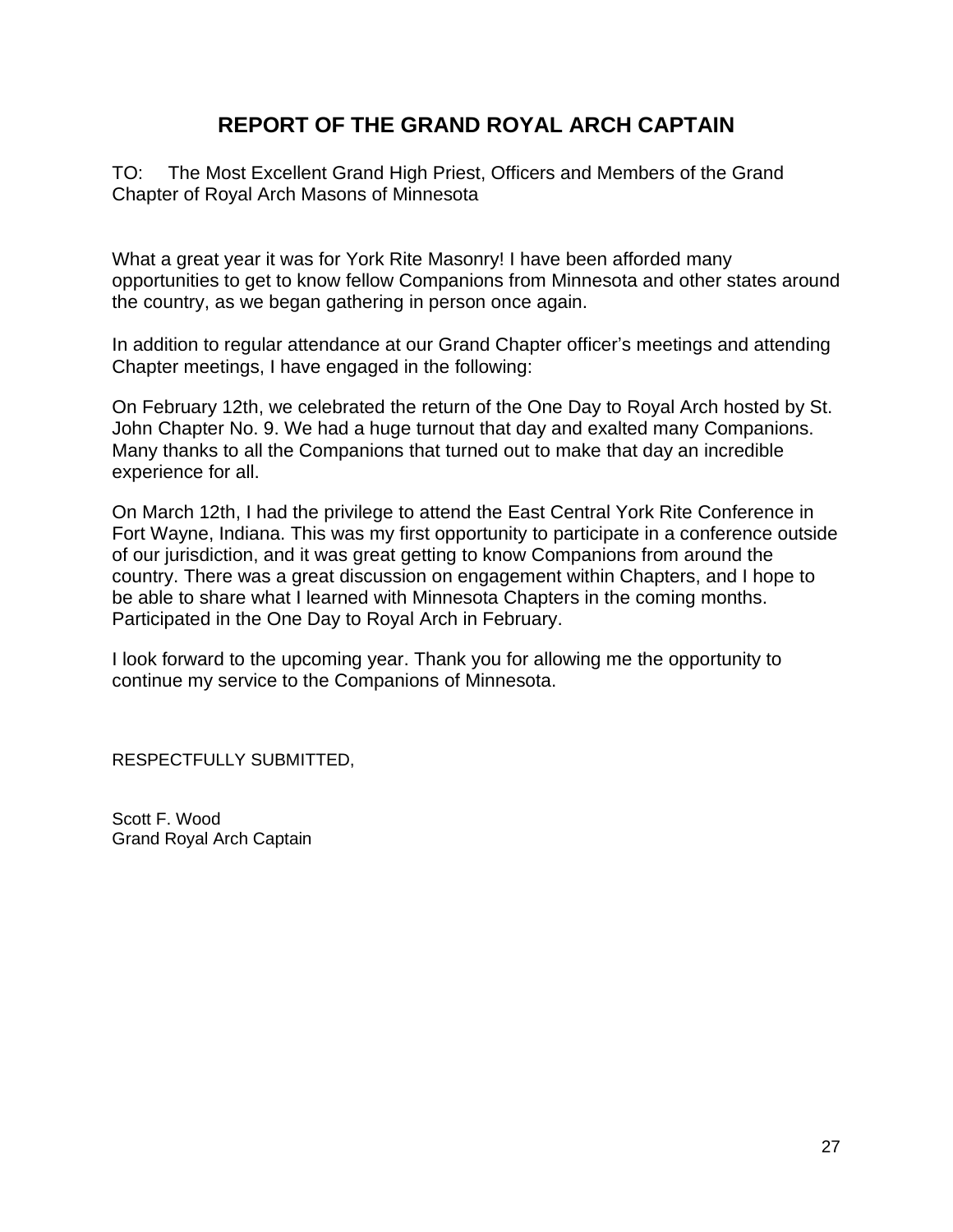#### **REPORT OF THE GRAND MASTER OF THE 3RD VEIL**

TO: The Most Excellent Grand High Priest, Officers and Members of the Grand Chapter of Royal Arch Masons of Minnesota

During the 2021-2022 term, I visited a few different chapters and Many Masonic Lodges to promote Royal Arch Masonry, which I feel was well received. It was quite enjoyable to be invited to discuss Royal Arch with Brothers who are interested in continuing their Masonic Journey.

I regularly attended Grand Chapter Meetings and Events as able to with occasional absences due to work and medical issues.

I attended and participated in the One Day to Royal Arch this year which was a wonderful experience.

I regularly attended both of my Chapters, Keystone #20 and Iron Range #70. I also continue to serve as Hight Priest of Keystone# 20 and help with Iron Range Chapter as needed, which I am proud to say has really started to catch on and not require too much assistance with running the Chapter.

I have truly enjoyed serving the Royal Arch Masons of Minnesota and look forward to serving the Companions of our great state for many years to come.

Fraternally,

EC Philip T. Bodle Grand Master of the 3rd Veil Grand Chapter of Royal Arch Masons of Minnesota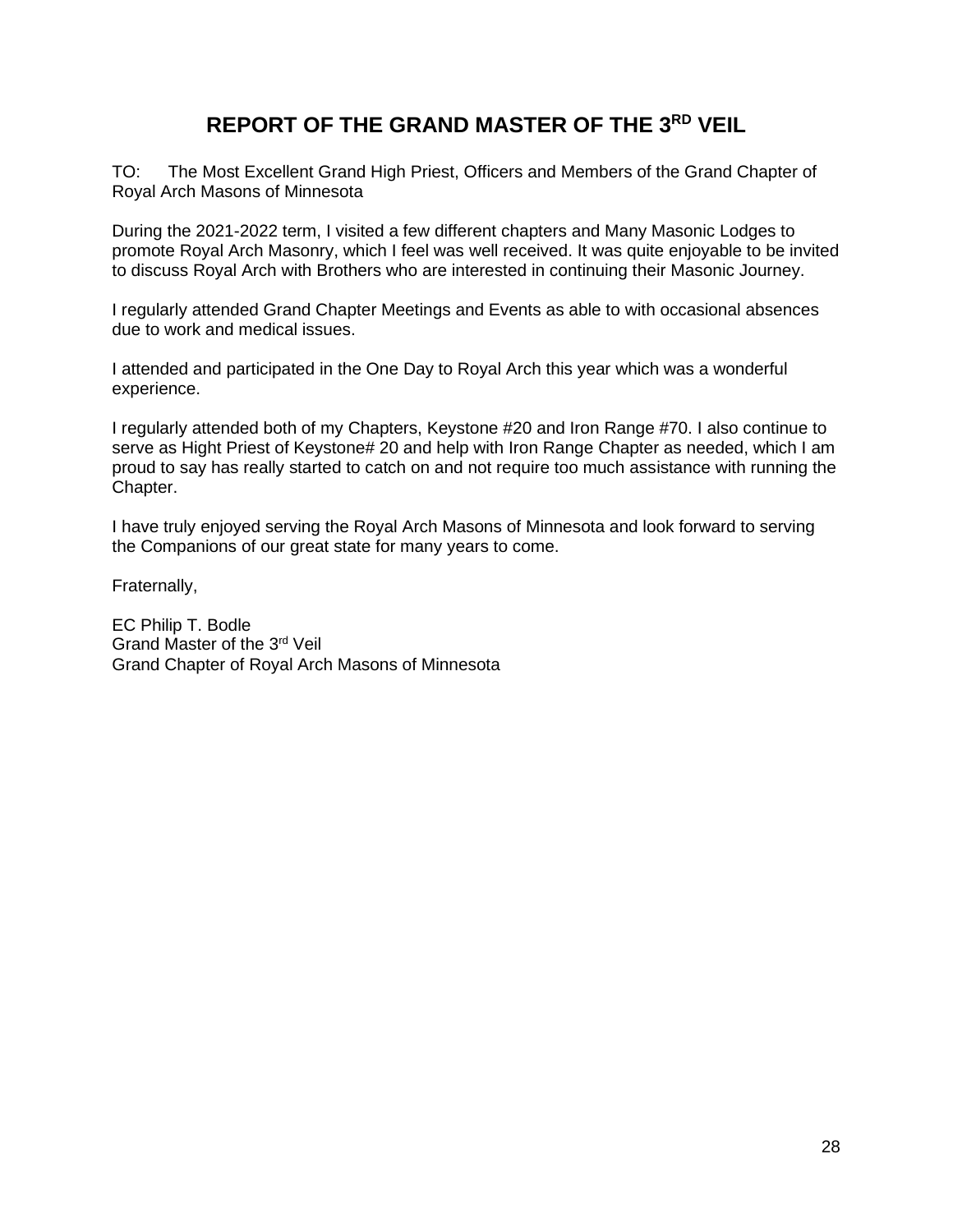#### **REPORT OF THE GRAND SENTINEL**

TO: The most excellent Grand High Priest, Officers and Members of the Grand Chapter of Royal Arch Masons Of Minnesota.

It was an honor and privilege to serve you as a Grand Officer. This year I served on a special committee for the dissolution of King Solomons Chapter which was an important undertaking. I also attended regular chapter meetings of both St Johns No. 9 and Shekinah 52UD. In addition, here are a few notable meetings I was able to attend during my term.

Regular attendance at monthly Grand Chapter Officer meetings.

| August 8, 2021    | Mark Master Degree, St. Cloud Chapter<br>a. I gave the Historical Lecture for the degree.                |
|-------------------|----------------------------------------------------------------------------------------------------------|
| October 11, 2021  | Past Master Degree, St Johns No. 9.                                                                      |
| November 24, 2021 | Elections and stated meeting, Shekinah No. 52UD                                                          |
| December 13, 2021 | Officer Installation and Chapter meeting, St Johns Chapter No. 9                                         |
| January 27, 2022  | Officer Installation and Chapter meeting, Shekinah Chapter No 52UD                                       |
| February 12, 2022 | One Day to Chapter<br>a. Junior Warden for Mark Master Degree<br>b. Sentinel for Royal Arch Mason Degree |
| May 9, 2022       | Peculiar Stone Degree Presentation, St Johns Chapter No. 9                                               |

RESPECTFULLY SUBMITTED,

Trent B. Gilbertson Grand Sentinel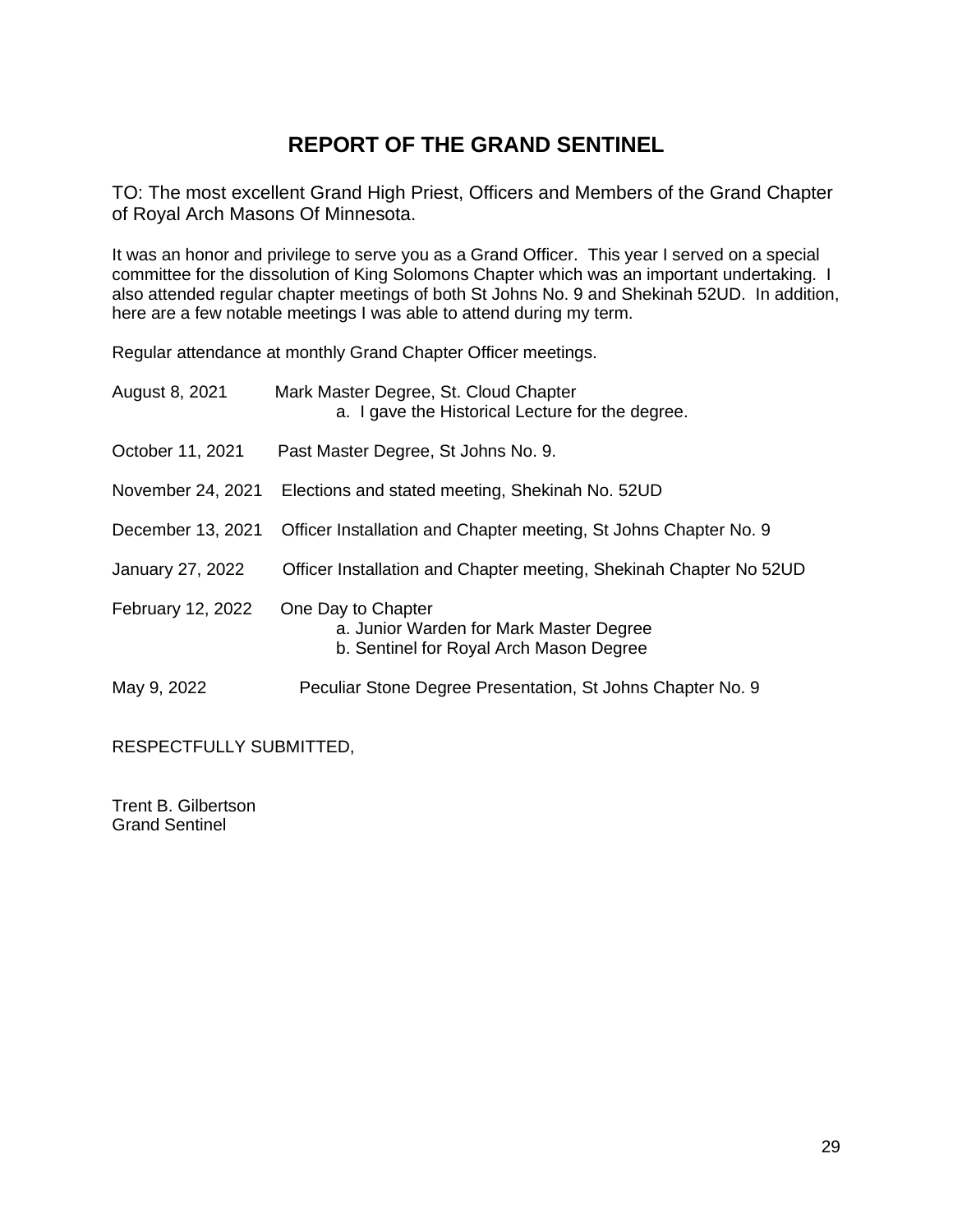| Minnesota Grand York Rite Representatives |                                          |                | 10/4/2017                         | revised 5/25/2019           |
|-------------------------------------------|------------------------------------------|----------------|-----------------------------------|-----------------------------|
|                                           |                                          |                |                                   |                             |
| <b>Grand Chapter</b>                      | Email                                    | Jurisdiction   | <b>Grand Council</b>              | Email                       |
| Barnes A. Sharitt, Jr.                    | pace star.net<br>bsharitt@s              | Alabama        | Todd Jononovich                   | Tjovonovich@yahoo.com       |
|                                           |                                          | Alaska         |                                   |                             |
|                                           |                                          | Arkansas       |                                   |                             |
| Brian Dimatteo                            |                                          | California     | Brian Dimatteo                    |                             |
|                                           |                                          | Colorado       | Jerry Korstad                     |                             |
| Greg Schultz                              |                                          | Connecticut    | Greg Schultz                      | schultz.greg@outlook.com    |
|                                           |                                          | Delaware       |                                   |                             |
| Ronald A. Miles                           |                                          |                | District of Colum Ronald A. Miles | ronaldm@integra.net         |
| Sean Novack                               |                                          | Florida        | Sean Novack                       | snovack@comcast.net         |
|                                           |                                          | Georgia        |                                   |                             |
| Joseph J. Anderson                        | Anderson8322@comcast.net                 | <b>Hawaii</b>  |                                   | Anderson8322@comcast.net    |
| Amdahl<br>Larry L.                        |                                          | Idaho          | Douglas Bogie                     |                             |
|                                           |                                          | Illinois       | Carl F. Listrom                   | carl.lidstrom@gmail.com     |
| Mark A. Anderson                          | mnjanderson@centurylink.net Indiana      |                | Mark A. Anderson                  | mnjanderson@centurylink.net |
| Vernon Schwalbe                           | deevern@frontier.com                     | lowa           | Vernon Schwalbe                   | deevern@frontier.com        |
| Dave McCormick                            | dfmccormick@embarqmail.con Kansas        |                | Dave McCormick                    | dfmccormick@embarqmail.com  |
|                                           |                                          | Kentucky       |                                   |                             |
| Monte Miller                              | o1@me.com<br>montekrist                  | Louisiana      | Monte Miller                      | montekristo1@me.com         |
|                                           |                                          | Maine          |                                   |                             |
| Alan G. Adams                             |                                          | Maryland       |                                   |                             |
|                                           |                                          | Massachusetts  |                                   |                             |
| James Fischer                             |                                          | Michigan       | James Fischer                     | fischer3@hughsnet.com       |
| William T. Hubbard                        |                                          | Mississippi    | James Turner, Jr.                 | jamestjr@msn.com            |
| Joseph J. Anderson                        | 322@comcast.net<br>Anderson <sub>8</sub> | Missouri       | Joseph J. Anderson                | Anderson8322@comcast.net    |
| Raymond C. Sporre                         |                                          | Montana        |                                   |                             |
| Marvin W. Schende                         | Marv@TeamMandM.com                       | Nebraska       | Marvin W. Schendel                | Marv@TeamMandM.com          |
| Brian Dimatteo                            | brian.dimatteo@yahoo.com                 | Nevada         | <b>Brian Dimatteo</b>             | brian.dimatteo@yahoo.com    |
| Dan Sherry                                |                                          | New Hampshire  | Dan Sherry                        |                             |
|                                           |                                          | New Jersey     | Anton Mogenson                    |                             |
| Gerald J. Schlaeppi                       |                                          | New Mexico     | Edimund Gilbertson                |                             |
| Maynard Townswick                         |                                          | New York       | George James, Jr.                 | ark53-mm23@comcast.net      |
| Doug Beach                                | @gmail.com<br>dbeach <sub>357</sub>      | North Carolina | Doug Beach                        | dbeach357@gmail.com         |
| Stanley D. Morrill                        | com.<br>gow@prtel                        | North Dakota   | Stanley D. Morrill                | gow@prtel.com               |
| Terry Rybarczyk                           |                                          | Ohio           | Terry Rybarczyk                   | hewho46@yahoo.com           |
|                                           |                                          | Oklahoma       | Harlan Heidecker                  |                             |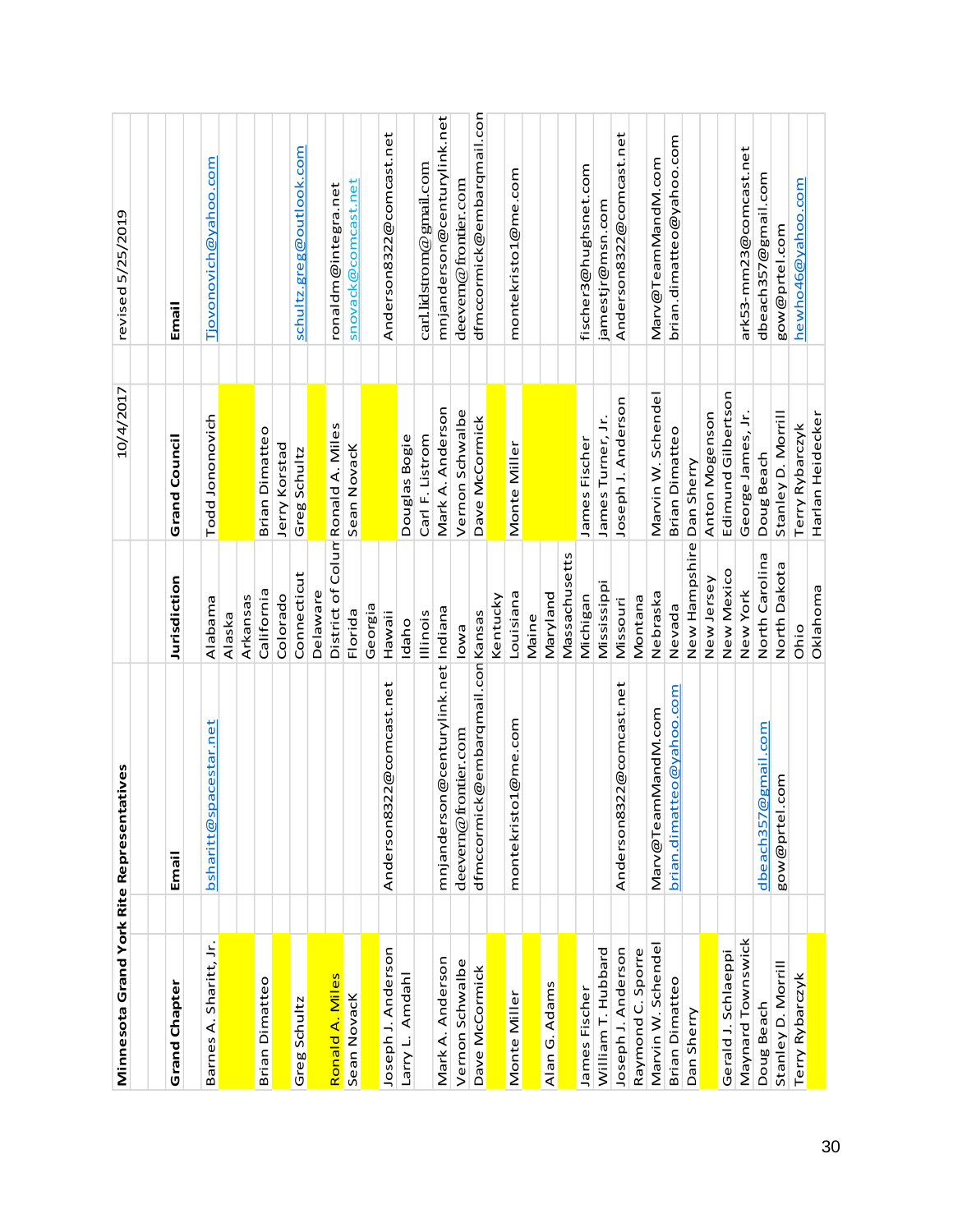|                        |         |                            | Oregon                       |                        |                            |
|------------------------|---------|----------------------------|------------------------------|------------------------|----------------------------|
| Keith A. Kennedy       |         |                            | Pennsylvania                 |                        |                            |
|                        |         |                            | Rhode Island                 |                        |                            |
|                        |         |                            | South Carolina               | Barnes A. Sharitt, Jr. |                            |
| Gary A. Odegard        |         | g.a.odegard@juno.com       | South Dakota                 | Gary A. Odegard        | g.a.odegard@juno.com       |
| Carl F. Lidstrom       |         | 60 carl lidstrom@gmail.com | Tennessee                    | Norman Kohlmeyer       |                            |
|                        |         |                            | Texas                        |                        |                            |
| Ed Morse               |         |                            | Utah                         | Ed Morse               |                            |
|                        |         |                            | Vermont                      |                        |                            |
|                        |         |                            | Virginia                     |                        |                            |
|                        |         |                            | Washington                   |                        |                            |
| Kenneth W. Carroll     |         | kennethcarroll39@gmail.com | West Virginia                | Kenneth W. Carroll     | kennethcarroll39@gmail.com |
| Gary H. Johnson        |         | gjjson@ruralaccess.net     | Wisconsin                    | Gary H. Johnson        | gjjson@ruralaccess.net     |
| Ronald A. Miles        |         | ronaldm@integra.net        | Wyoming                      | Ronald A. Miles        | ronaldm@integra.net        |
|                        |         |                            |                              |                        |                            |
|                        |         |                            |                              |                        |                            |
| Canadian Jurisdictions |         |                            |                              |                        |                            |
|                        |         |                            |                              |                        |                            |
| $\times$               |         |                            | Eastern Canada               |                        |                            |
| $\times$ $\times$      |         |                            | Ontario                      | Raul Lee               |                            |
|                        |         |                            | Western                      |                        |                            |
|                        |         |                            |                              |                        |                            |
| John B. Studell        | jstudel | l@comcast.net              | Alberta                      | $\times$               |                            |
|                        |         |                            | British ColumbiaX            |                        |                            |
| W. David Emery         |         |                            | Manitoba                     | XW. David Emery        |                            |
| Roger D. Salonen       |         |                            | New Brunswick X              |                        |                            |
| James E. Turner, Jr.   |         | jamestjr@msn.com           | Newfoundland/X               |                        |                            |
| Jens C. Mikkelsen      |         |                            | Nova Scotia                  | $\times$               |                            |
| Donald A. Rippentrop   |         |                            | Ontario                      | $\times$               |                            |
| David S. Bouscher      |         |                            | Quebec                       | $\times$               |                            |
|                        |         |                            | Saskatchewan                 | $\times$               |                            |
|                        |         |                            |                              |                        |                            |
| Other Jurisdictions    |         |                            |                              |                        |                            |
|                        |         |                            |                              |                        |                            |
| Michael Vukson         |         |                            | Argentina                    | ×                      |                            |
|                        |         |                            | Austria                      | $\times$               |                            |
|                        |         |                            | Belgium                      | $\times$               |                            |
|                        |         |                            | Brazil                       | $\mathsf{\times}$      |                            |
| ×                      |         |                            | Central America              |                        |                            |
| X Tom Hendrickson      | tomhe   | ndrickson@yahoo.com        | England and Wal Dexter Pehle |                        |                            |